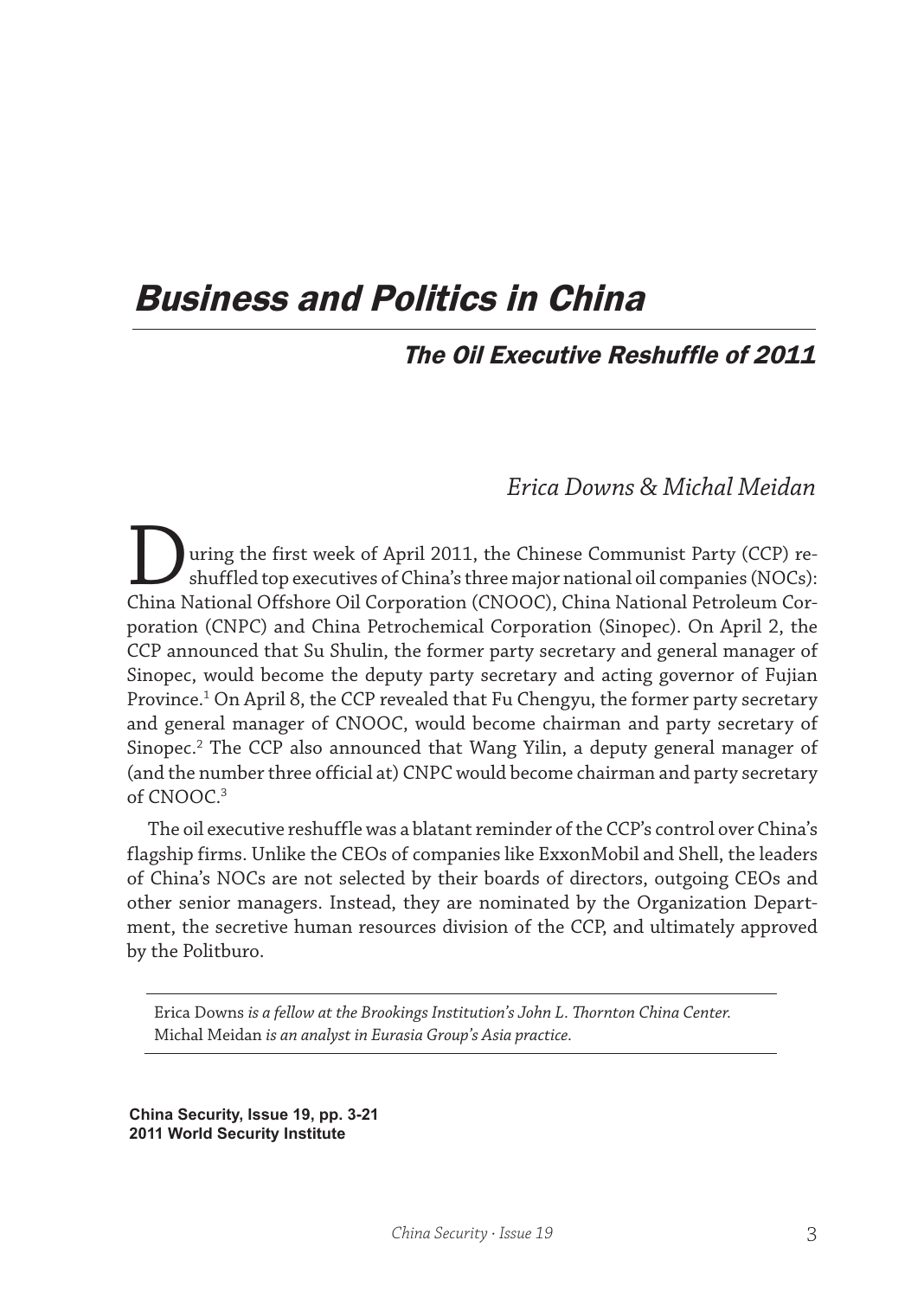| Name       | Previous Positions                                                                                 | <b>Current Positions</b>                                                                              |
|------------|----------------------------------------------------------------------------------------------------|-------------------------------------------------------------------------------------------------------|
| Su Shulin  | General Manager, Sinopec<br>Party Secretary, Sinopec<br>Chairman, Sinopec Corp.                    | Governor, Fujian Province<br>Deputy Party Secretary, Fujian Province                                  |
| Fu Chengyu | General Manager, CNOOC<br>Party Secretary, CNOOC<br>Chairman, CNOOC Ltd.                           | Chairman, Sinopec<br>Party Secretary, Sinopec<br>Chairman of the Board of Directors,<br>Sinopec Corp. |
| Wang Yilin | Deputy General Manager, CNPC<br>Party Committee Member, CNPC<br>Non-executive director, PetroChina | Chairman, CNOOC<br>Party Secretary, CNOOC<br>Chairman of the Board of Directors,<br>CNOOC Ltd.        |

#### **China's Oil Executive Reshuffle**

What is less obvious is why the CCP reshuffled China's oil executives. The Organization Department's personnel appointments are fundamental to the entire political system in China because they extend to every state entity. However, outside observers have very little information about how the Organization Department makes its decisions, which are deliberated behind the closed doors of its unmarked office building in Beijing. Although officials from the department occasionally offer some insight in interviews with the Chinese media, they do not provide a full account of why particular decisions were made. Consequently, we must infer motives from careful analysis of specific cases. The personnel changes at China's NOCs are an ideal case study because they shed light on the complex ties between wealthy and powerful state-owned corporations and the party-state.

This essay examines four hypotheses about why the CCP appointed Su, Fu and Wang to new positions. The hypotheses are: patronage; the revolving door between government and business in China; improving corporate governance; and lastly, managing competition between the NOCs. Our main finding is that patronage and the revolving door between government and business best explain Su's move to Fujian Province, while improving corporate governance and managing competition best explain the moves of Fu and Wang.

The oil executive reshuffle also provides some insight into the complex relationship between the CCP, the central government and the NOCs. On the one hand, Su's promotion to governor and deputy party secretary of Fujian Province is the latest example of the oil industry's longstanding political clout in the Chinese economic and political system more broadly as Su is expected to rise further within the Chinese bureaucracy. Patron-client ties between political elites from the oil industry and the increasing attractiveness of executives of China's flagship firms to the CCP as candidates for national leadership positions also explain Su's career trajectory (and those of other industry executives). On the other hand, the personnel changes at China's NOCs also reflect the efforts of the CCP and the Chinese government to curb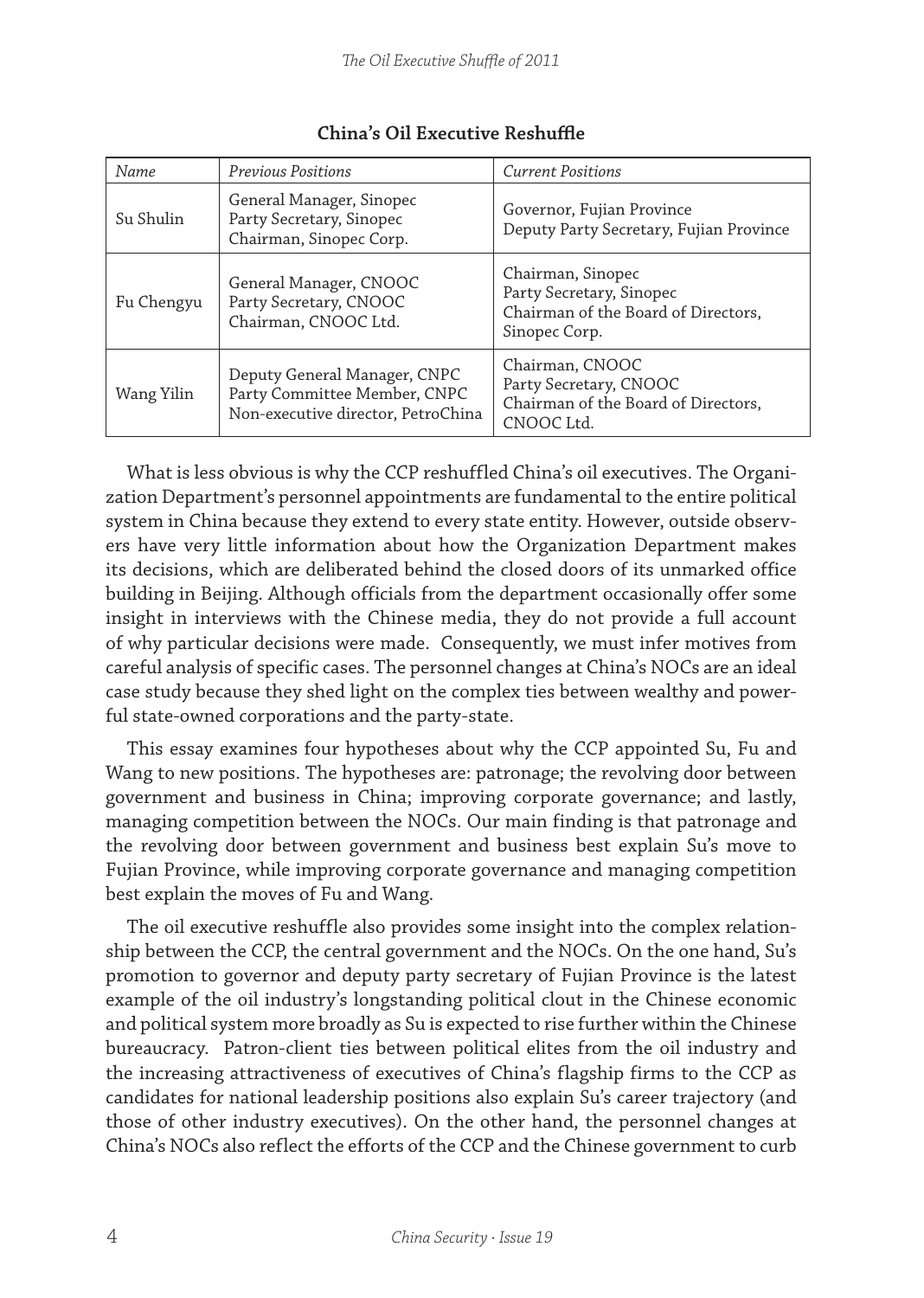the power of the "number one boss" (*diyi bashou*) at China's NOCs by limiting the number of positions the top executive concurrently holds, to level the playing field between the three NOCs, and to improve corporate governance at these companies.

#### **The Relationship Between China's NOCs, the Government and the CCP**

The casual observer of China's oil industry might easily think that the ultimate authority over China's state-owned oil companies is the Chinese state. Ownership, however, does not always equal control, and this is true for China's NOCs. The com-

panies' political power, financial clout and technical expertise provide them with considerable influence *SASAC has begun to*  over energy projects and policies in China.<sup>4</sup> Not only do the NOCs and their CEOs have higher bureaucrat-*exert more influence over*  ic ranks than some of the government and official *centrally-administered*  bodies responsible for the energy sector,<sup>5</sup> the NOCs enterprises in recent years. are also some of the most profitable state-owned

enterprises (SOEs) in China. $^6$  Moreover, the NOCs have the expertise required to discover, develop, produce and transport the oil and natural gas China needs to help fuel its continued economic rise. Finally, the combination of technical knowhow and a unique position within the political system gives the NOCs a strong say in policy debates and in the subsequent policy choices.

The institution that represents the Chinese government as the owner of China's NOCs is the State-owned Assets Supervision and Administration Commission (SASAC).7 SASAC owns a major stake in the 121 large—and increasingly wealthy and powerful—firms it administers (known as *yangqi* in Chinese). SASAC originally was a relatively passive owner, neither harvesting its firms' profits nor selecting their top leaders. However, SASAC has begun to exert more influence over the *yangqi* in recent years. SASAC not only began to collect dividends in late 2007, but it has also linked the salaries of senior executives to the performance of their companies.<sup>8</sup> More recently, SASAC issued new regulations on outbound investments by the *yangqi*, aimed at strengthening the security of state-owned assets abroad, in response to mounting economic losses in overseas ventures.<sup>9</sup>

Despite SASAC's increased activism, its authority over the NOCs is eclipsed by that of the CCP, which retains the power to appoint the top executives at CNOOC, CNPC and Sinopec. These personnel decisions are made by the Organization Department, which Richard McGregor, a former China bureau chief of the Financial Times, has described as "the largest and most powerful human resources body in the world."10 It is the gatekeeper that all individuals must pass en route to senior positions in government, business, academia and the media.11 The department's selections are then ratified by the Politburo and implemented by the Ministry of Personnel, which functions largely as an arm of the Organization Department, with many of its officials concurrently occupying positions in the department.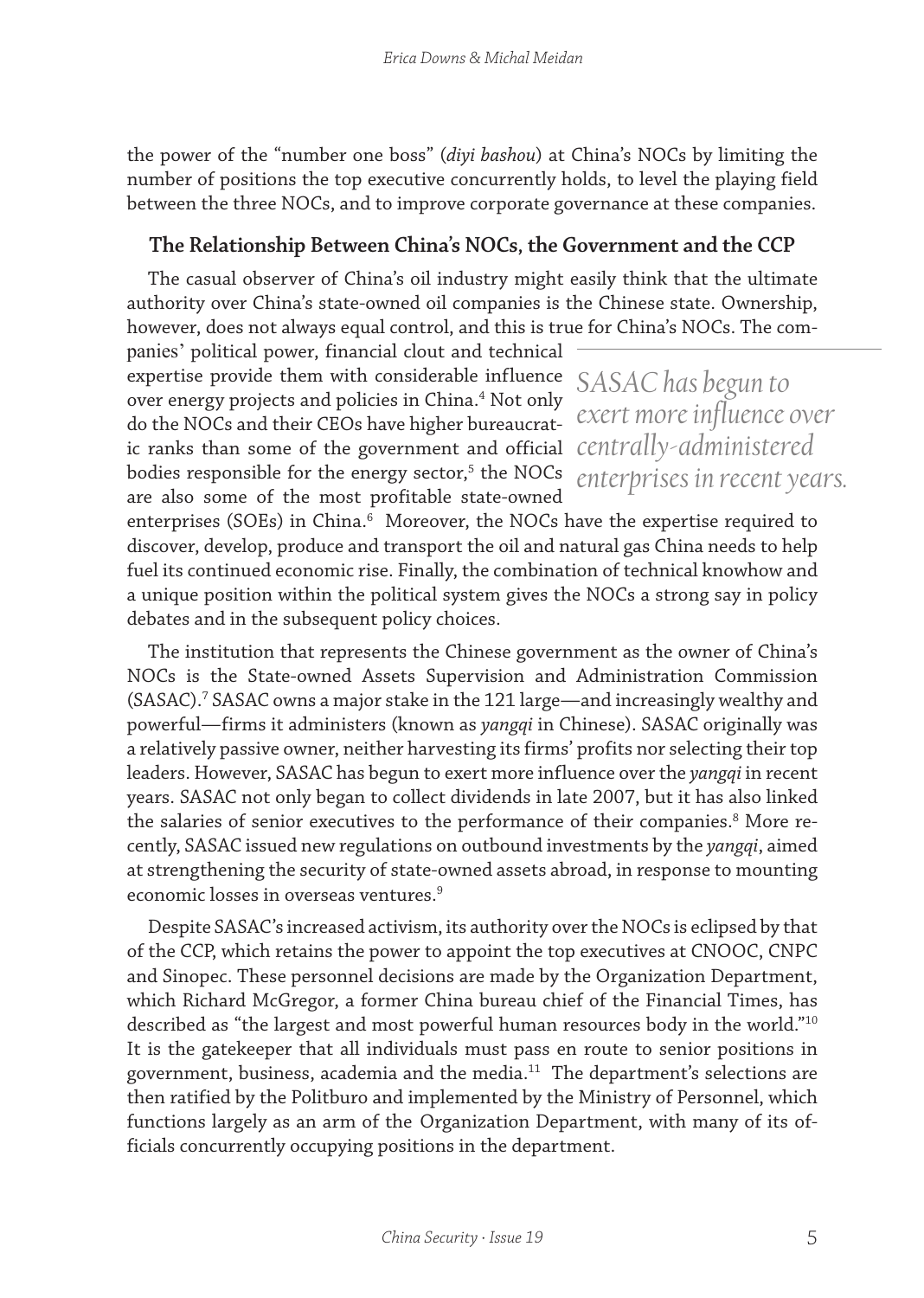#### **How to Explain the Moves?**

The opacity of the Organization Department's decision-making has prompted much speculation about the motivations behind the recent reshuffling of oil executives at CNOOC, CNPC and Sinopec. In this section, we examine four hypotheses about why these moves were made. Our analysis is primarily based on Chinese and international media reports, interviews with oil industry analysts in China and the literature on the relationship between business and politics in China. Taken together, the four hypotheses help explain the personnel changes at the top of China's NOCs.

## *Hypothesis 1: The oil executive reshuffle occurred because a top leader promoted one of his clients.*

Patronage ties between oil executives and senior leaders who spent portions of their careers in the oil industry are probably one factor behind the oil executive reshuffle. Su Shulin, Wang Yilin and Fu Chengyu all have links to either Zhou Yongkang, a member of the Politburo Standing Committee since 2007, or Zeng Qinghong, who retired from the Politburo Standing Committee in 2007 but remains influential behind the scenes. Both Zhou and Zeng likely have strong influence over personnel appointments in the oil sector.<sup>12</sup>

Patron-client relations between political elites from the oil industry have persisted throughout the history of the People's Republic of China. For example, Yu Qiuli, who rose from Minister of Petroleum Industry (1958-1964), to become a vice premier (1975-1982), member of the Politburo (1976-1987) and deputy secretary general of the Central Military Commission (1982-1987), accelerated the political career of his secretary, Zeng Qinghong. Yu helped Zeng obtain a series of successively higher positions in China's oil industry (1982-1984). Zeng helped Zhou Yongkang, whom he first met on an inspection tour of the Liaohe Oilfield in the early 1980s, secure appointments as minister of land resources (1998), Sichuan party secretary (1999), minister of public security (2002), member of the Politburo and Secretariat of the Sixteenth Central Committee (2002), and member of the Politburo Standing Committee and Chairman of the Politics and Law Commission of the Seventeenth Central Committee.<sup>13</sup>

Fu Chengyu, Su Shulin and Wang Yilin's careers in the oil industry overlapped with those of Zeng Qinghong and Zhou Yongkang. Fu reportedly worked as Zeng's assistant at CNOOC in the early 1980s, and Zeng reportedly helped Fu climb the corporate ladder at CNOOC.<sup>14</sup> Su, Wang and Zhou, whose careers in the oil industry span decades, all worked at CNPC in the 1990s, albeit in different parts of the company.

Zhou not only spent more than 30 years working in the oil industry, including serving as the general manager of CNPC (1996-1998), he also has a role in ratifying the individuals tapped by the Organization Department to fill specific positions by virtue of his seat on the Politburo Standing Committee. Zeng spent several years in the oil patch and also served as the director of the Organization Department (1999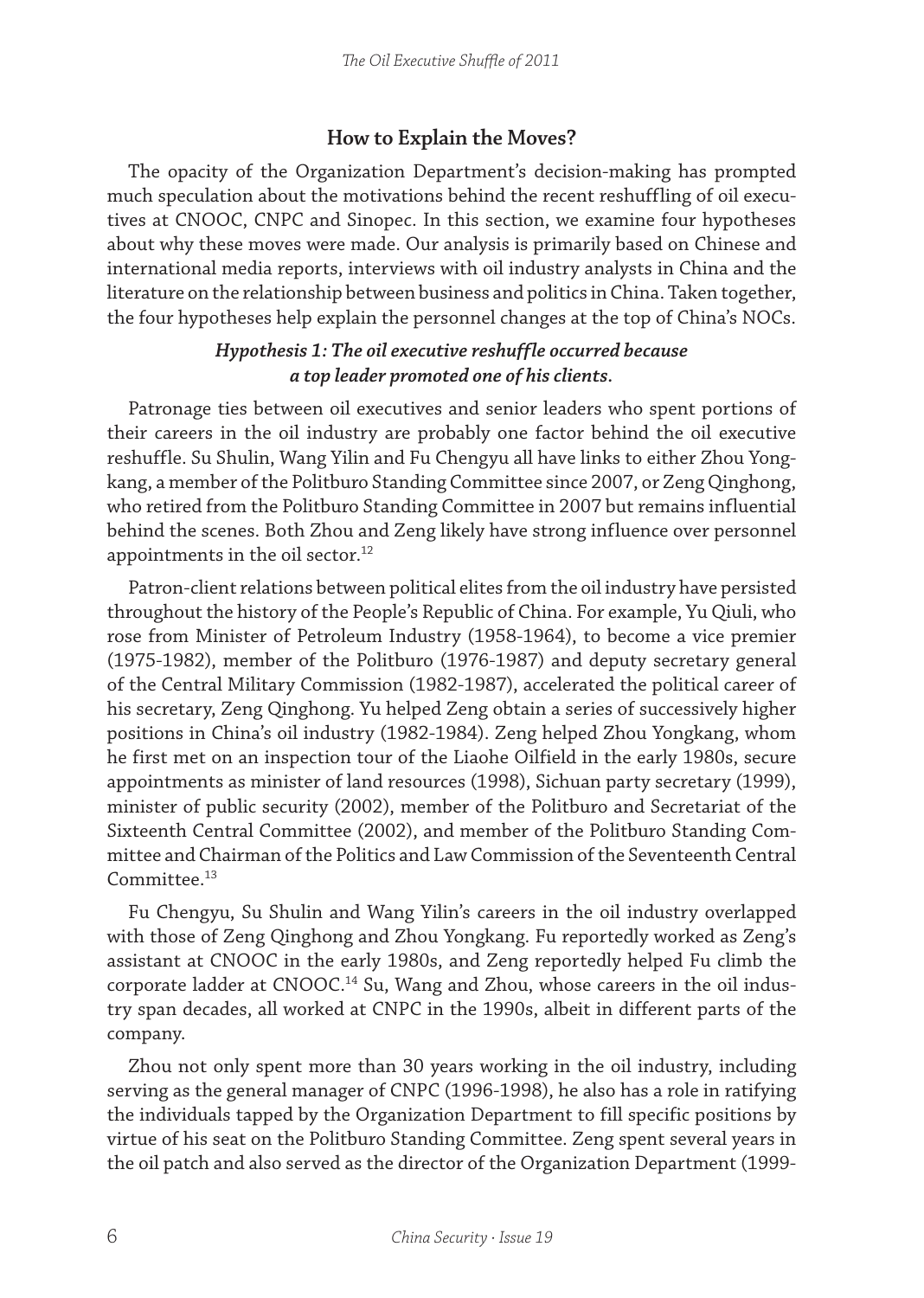2002) and the executive secretary of the Secretariat (2002-2007), making him the number two person in charge of managing the party apparatus behind Hu Jintao.<sup>15</sup>

However, neither Zhou nor Zeng can play kingmaker. Other members of the Politburo Standing Committee undoubtedly also have a say. They include Hu Jintao (because he is the general secretary of the CCP), Wen Jiabao (because of his responsibility for economic affairs and the State Council), Li Keqiang (because of his responsibility for economic affairs), and He Guoqiang (because of his experience in the oil industry).<sup>16</sup>

It is worth noting that the oil executive with arguably the closest ties to Zhou Yongkang, current CNPC general manager Jiang Jiemin, was not part of the recent oil executive reshuffle. Jiang has been identified as protégé of Zhou. According to one industry insider, a "rule of thumb" is that anyone above the director level at CNPC who worked at the Shengli oil field, where Zhou spent the early part of his career in the oil industry, was promoted within CNPC by Zhou, including Jiang.<sup>17</sup>

## *Hypothesis 2: The oil executive reshuffle occurred because the CCP is vetting business executives for national leadership positions.*

Su Shulin's appointment as party secretary and acting governor of Fujian Province is part of the revolving door between business and government in China. Senior executives at China's *yangqi* are a talent pool for the CCP. These business leaders are valued by the CCP for their managerial prowess, understanding of economics and experience operating in the global economy. Executives who do a good job balancing their corporate objectives with the priorities of the CCP are attractive candidates for promotion to provincial and national leadership positions.

China's *yangqi* are a small but growing channel for elite recruitment.18 One indicator that executives are becoming a source of leaders for the CCP is their emergence as a distinct component of CCP Central Committees, whose memberships are dominated by leaders from the provinces, central government ministries and the military. In 2002, 17 corporate leaders were elected to the 356-member Sixteenth Central Committee, two as full members and 15 as alternates. In 2007, 22 corporate leaders were elected to the 371-member Seventeenth Central Committee, one as a full member and 21 as alternates. Although executives constitute a small percentage of the Central Committee, their inclusion indicates the CCP recognizes that the skills they developed in business are transferrable to government.

The marketization and internationalization of the Chinese economy has created a demand for political elites with experience operating in the global economy.19 Managers from China's flagship firms, which have subsidiaries listed on international stock exchanges, operations spanning the globe, and partnerships with foreign companies, fill this need. Indeed, the CCP has even established a school directly under the Organization Department to train executives from the *yangqi* and the financial industry.20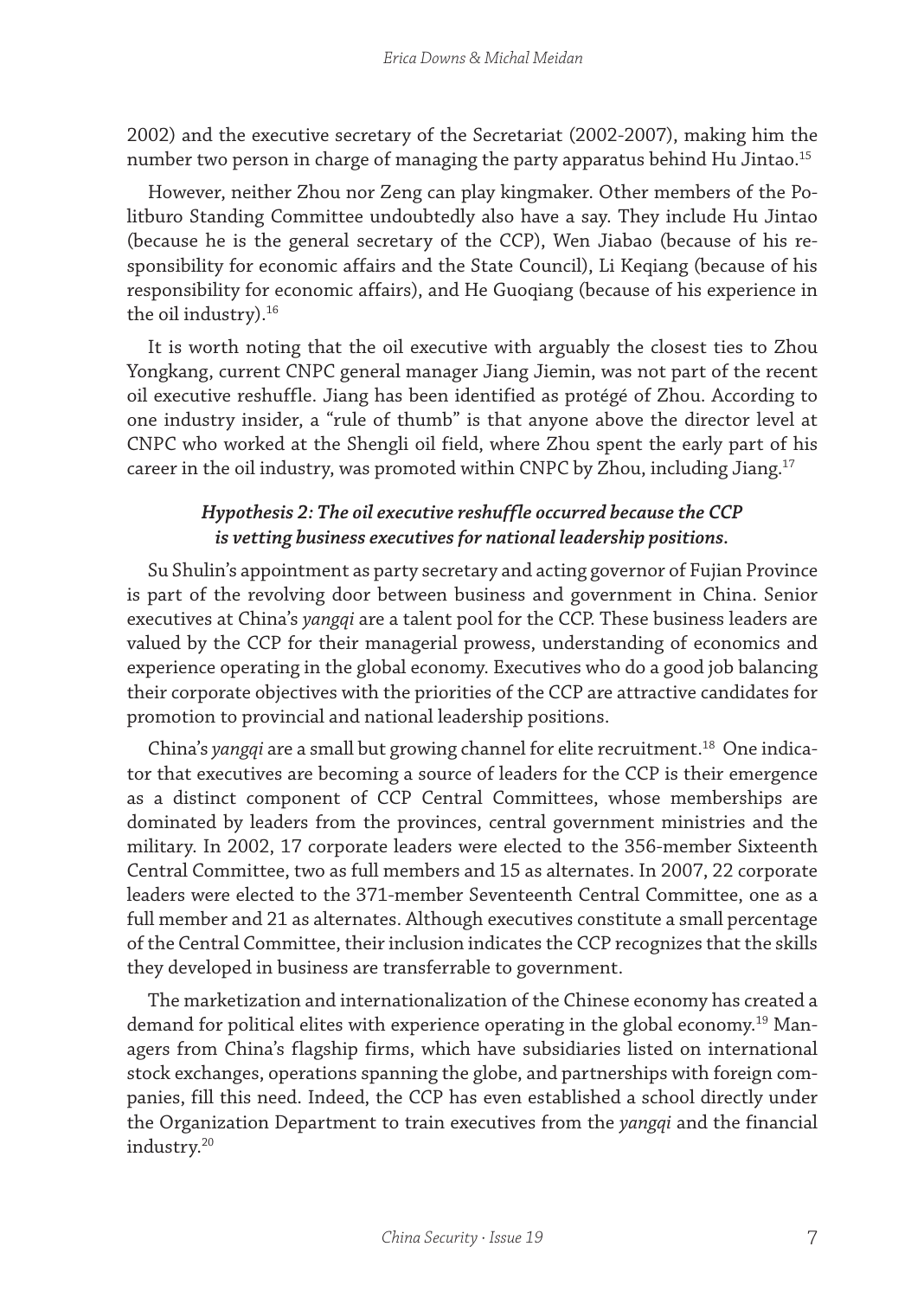Executives who successfully balance pursuing their corporate agendas with advancing—or at least not undermining—the priorities of the CCP have been promoted to provincial and national leadership positions (see table below). One prominent recent example of an executive who became a government minister is Xiao Yaqing, who was the general manager of China Aluminum Group (Chinalco) before his promotion to deputy secretary-general of the State Council. The secret of Xiao's success was his ability to simultaneously promote corporate and national interests. In 2008, Xiao engineered Chinalco's purchase of a 9 percent stake in the Anglo-Australian mining company Rio Tinto, derailing a proposed takeover of Rio Tinto by BHP Billiton. Had the merger occurred, the new firm would have controlled one-third of the global iron ore market. This acquisition not only furthered Xiao's objective of transforming Chinalco into a diversified global mining company, it also addressed the Chinese leadership's concern that a merger between Rio Tinto and BHP Billiton would have resulted in higher prices for iron ore, a commodity critical to China's economic growth.<sup>21</sup>

| Name                                                           | <b>Business Position</b><br><i>Government Position</i>         |                                                                             |
|----------------------------------------------------------------|----------------------------------------------------------------|-----------------------------------------------------------------------------|
| Li Xiaopeng                                                    | General Manager,<br>China Huaneng Group                        | Party Secretary and Governor<br>(2010-), Shanxi Province                    |
| Wei Liucheng                                                   | General Manager,<br>China National Offshore Oil<br>Corporation | Party Secretary (2007-2011)<br>and Governor (2004-2007),<br>Hainan Province |
| Guo Shengkun                                                   | General Manager,<br>Aluminum Corporation of China              | Party Secretary (2007-),<br>Guangxi Zhuang Autonomous<br>Region             |
| General Manager,<br>Zhu Yanfeng<br>China FAW Group Corporation |                                                                | Vice Governor (2007-), Jilin<br>Province                                    |

**Examples of CEOs Promoted to Provincial Leadership Positions**

Su Shulin's move to Fujian Province is largely explained as part of the broader trend of executives entering the political elite. First, Su's new position further solidifies his role as one of China's rising political stars. He is now one of seven officials born in the 1960s to achieve full-ministerial rank.<sup>22</sup>

Second, Su's promotion is consistent with the CCP's practice of vetting promising candidates for leadership positions by rotating them through positions in different parts of the country and different administrative units to assess their performance in a variety of settings.<sup>23</sup> The provinces are the primary channel for elite recruitment in China, and numerous CEOs have occupied provincial party and government posts en route to high-ranking positions in the central government. Su worked in the oil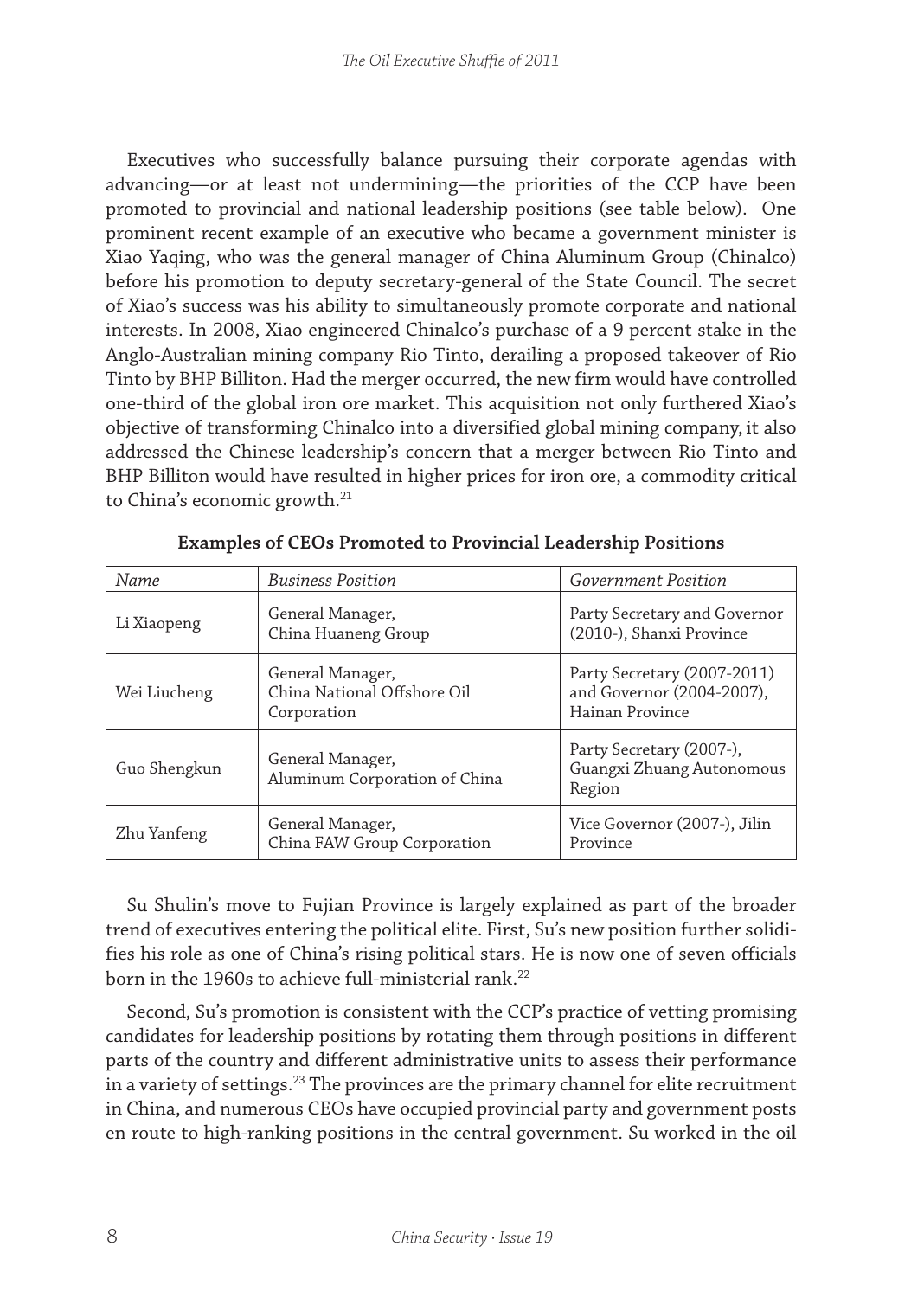industry for more than 20 years before he briefly served as head of the Organization Department in Liaoning Province in 2006-2007. His tenure was cut short when Chen Tonghai resigned as general manager of Sinopec in July 2007 due to corruption charges, and Su was called back to Beijing to replace him.<sup>24</sup> The Organization Department reportedly tapped Su to clean up Sinopec because of his "solid political foundation" and "good sense of the overall good."25

| Name             | <b>Birth Year</b> | <b>Current Position</b>                                                             |
|------------------|-------------------|-------------------------------------------------------------------------------------|
| Su Shulin        | 1962              | Deputy Party Secretary and Governor, Fujian Province                                |
| Zhou Qiang       | 1960              | Party Secretary and People's Congress Chairman, Hunan<br>Province                   |
| Nuer Bekri       | 1961              | Deputy Party Secretary and Chairman, Xinjiang Uighur<br>Autonomous Region           |
| Hu Chunhua       | 1963              | Party Secretary and People's Congress Chairman, Inner<br>Mongolia Autonomous Region |
| Sun Zhengcai     | 1963              | Party Secretary and People's Congress Chairman, Jilin<br>Province                   |
| Lu Hao           | 1967              | First Secretary, Communist Youth League                                             |
| Zhang<br>Qingwei | 1961              | Deputy Party Secretary and Acting Governor, Hebei<br>Province                       |

**Officials Born in the 1960s with Full Ministerial Rank**

Third, Su's management experience and knowledge of economic affairs appear to have been a factor in his appointment to Fujian Province. The two decades he spent in senior management positions at both CNPC and Sinopec, two of China's most profitable *yangqi*, which ranked 7th and 10th, respectively, on the 2010 Fortune Global 500, attest to the emphasis the CCP lays on both executive and political skills. Indeed, at the time of his move to Fujian, a senior official from the Organization Department acknowledged Su's long career in China's oil industry, familiarity with modern enterprise management and operation and his strong organizational and leadership skills.<sup>26</sup>

One initiative undertaken by Su while he was at CNPC that apparently impressed the CCP was his controversial move in the late 1990s to cut oil production at Daqing to prolong the life of the field and buy time to develop other industries.<sup>27</sup> His decision subsequently proved effective, and contributed to his promotion to vice-president of CNPC in 2000. Two years later, Su was the youngest person elected an alternate member of the Sixteenth Central Committee at age 40.

There are, however, several blemishes on Su's record as a manager. In 2002, when Su was general manager of the Daqing Oilfield Company, he failed to quell protests by laid-off workers demanding better severance packages, which were ultimately suppressed by a paramilitary operation.28 More recently, Sinopec delivered a lackluster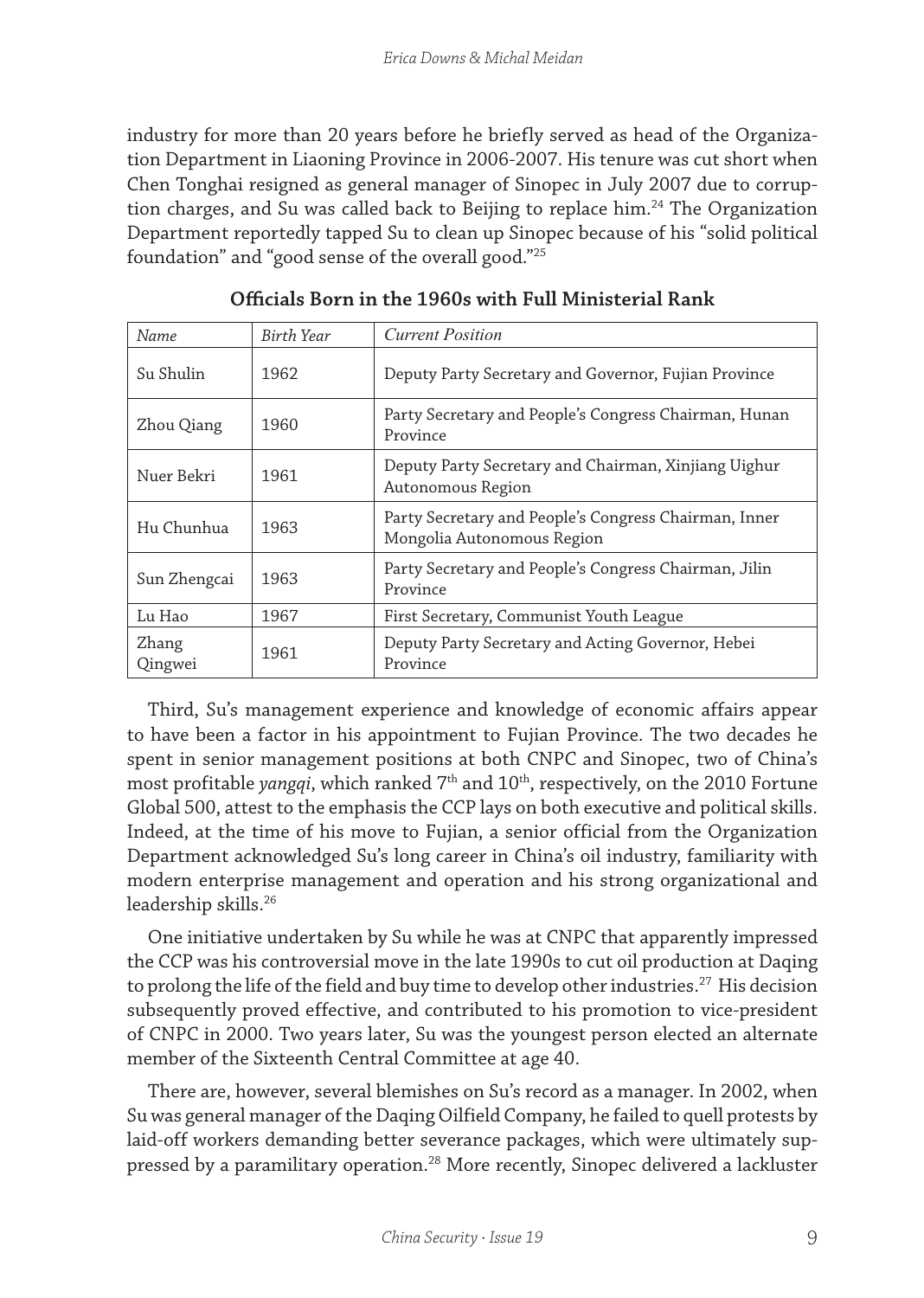performance in 2010, which included declines in reserves and a downgrade in estimated production growth for 2011-2015.<sup>29</sup> Moreover, less than two weeks after Su's departure from Sinopec, receipts indicating that officials at Sinopec's Guangdong branch had purchased \$250,000 worth of liquor with company cash appeared on the internet. The "astronomically priced liquor incident" ignited public anger toward Sinopec at a time of rising oil prices.<sup>30</sup> These blemishes suggest that other factors besides Su's track record as a *yangqi* executive also help explain his appointment to Fujian.

The case of Fu Chengyu, however, illustrates that good management skills alone are not sufficient for promotion into the political elite nor do patronage ties guarantee a move into higher political office. Fu is widely regarded inside and outside of China as having done a stellar job at the helm of CNOOC. In addition, CNOOC also greatly outperformed Sinopec in 2010. However, Sinopec is likely Fu's swan song. He is already 60 years old, the retirement age for vice-ministers, and his role as company chairman will only extend his time at Sinopec by three years.31 His move to Sinopec therefore suggests that there were additional, corporate goals behind the recent executive shuffle, which are discussed in hypotheses three and four.

## *Hypothesis 3: The oil executive reshuffle is part of the party-state's bid to improve corporate governance in centrally-administered enterprises.*

The oil executive reshuffle is also part of the Chinese party-state's efforts to improve corporate governance. This objective has been largely ignored in many Western analyses of the oil boss switch, which have cited it as an example of the Party's disregard of corporate governance. First, the executive reshuffle created a potential conflict of interests because as the executives were changing jobs at the parent company level, they kept their old positions in the listed subsidiaries.<sup>32</sup> Second, the moves violate several listing rules—most significantly that directors should not engage in business in direct competition with their firms; that a company should make public significant changes in the jobs of its directors and that a company should disclose price sensitive information.33 More broadly, the move was deemed to be yet another instance of the party's absolute control over its corporate interests.<sup>34</sup>

However, the Organization Department's reshuffle of China's oil executives dovetails with the government's attempt to reassert control over its corporate assets and advance SASAC's goals for reforming the *yangqi*. This reflects the government's concern about the disproportionate power that the *yangqi* have in the system and the NOC's ability to disregard the CCP's goals in pursuit of their corporate interests. In this context then, the oil boss switch is seen by many Chinese analysts, on the contrary, as a step towards better corporate governance and a reflection of the rising power of SASAC.

SASAC has set out a number of related goals for the *yangqi* under its guidance. One goal is to fight corruption. A second objective is to curb the power of the "number one boss" to prevent corporate leaders from becoming too independent and accumu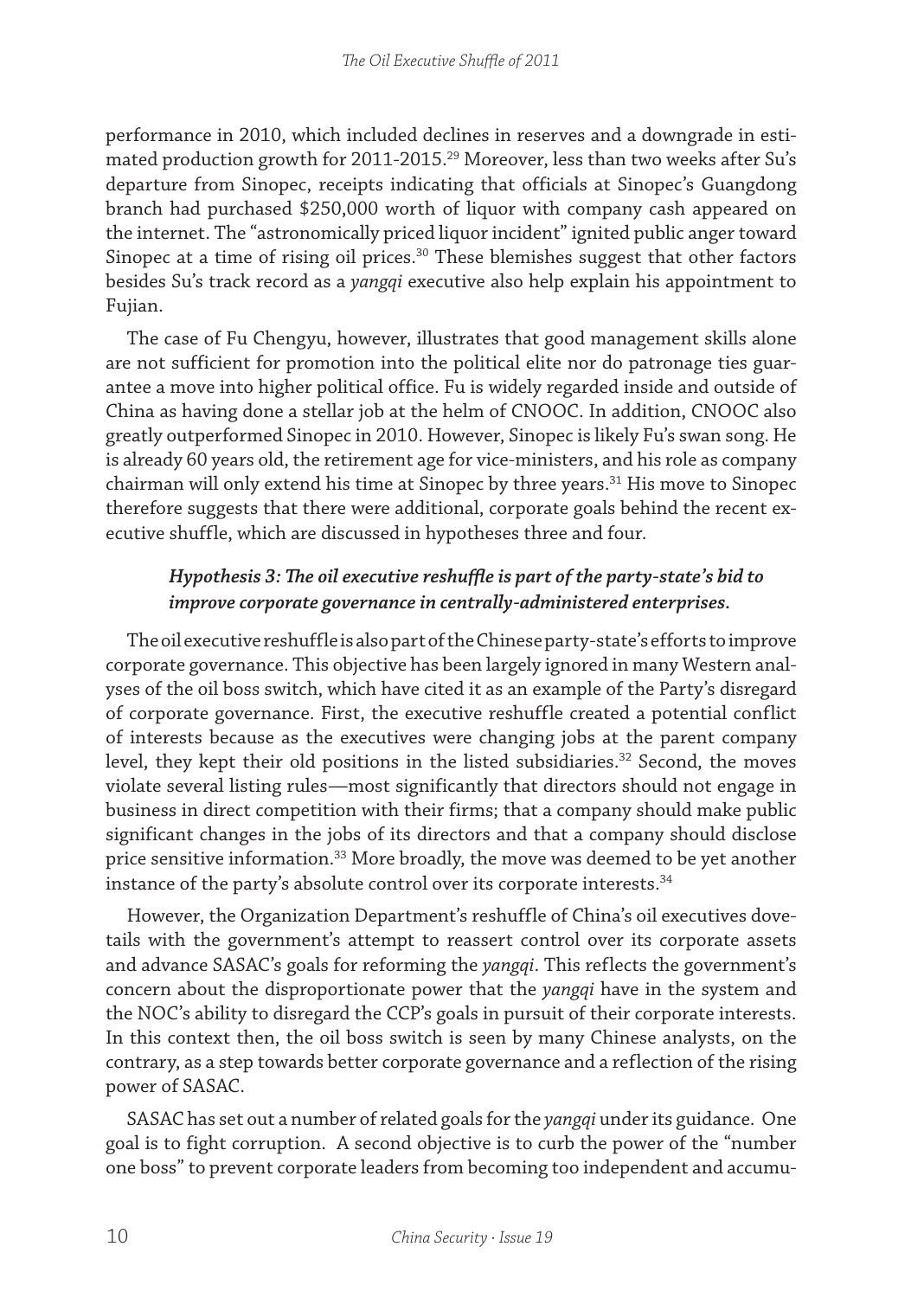lating power in corporate fiefdoms. $35$  A third goal is to establish independent boards that will promote the profitability and operational efficiency of the *yangqi*. 36

## *Fighting Corruption*

Corruption has long been one of the most severe challenges not only to corporate governance but also to the CCP's political legitimacy.<sup>37</sup> The severity of the phenomenon was highlighted most recently during the CCP's 90<sup>th</sup> anniversary following a string of high level corruption cases, including ministers and top corporate bosses:

Liu Zhijin, China's railway minister; Huang Guangyu, the founder of home appliance retailer GOME; Kang Rixin, former head of the China National Nuclear Corporation, and Chen Tonghai, former Sinopec boss.<sup>38</sup> According to China's central bank, corrupt Chinese officials smuggled an estimated 800 billion RMB (\$123.6 billion) out of the country over a 15-year

*Corruption is one of the most severe challenges to corporate governance and the party's political legitimacy.*

period.39 Finally, public frustration with rampant corruption combined with an increasing distrust of the *yangqi* is also of concern to the government as the *yangqi*'s large revenues and higher incomes—indications of their monopoly privileges—are subject to criticism in the Chinese media.<sup>40</sup>

The case that has become SASAC's poster child for the fight against corruption in China's *yangqi* is that of former Sinopec boss Chen Tonghai. The son of Chen Weida (who was party secretary of Tianjin from 1978 to 1984 and deputy head of the Central Committee of Politics and Law from 1984 to 1988), Chen was considered to be a rising star in China's oil and gas sector. Despite his notoriously lavish tastes and high personal expense bills, he was a young and successful manager at Sinopec, a staunch advocate of pricing reforms in the oil sector and a promising leader slated for promotion to SASAC or the national energy bureaucracy.<sup>41</sup> Yet his political fortunes waned when he was plucked out of Sinopec on corruption charges in June 2007.<sup>42</sup>

For Li Rongrong, then head of SASAC, the Chen Tonghai case was representative of the perils of the "number one boss" culture at the *yangqi*, highlighting the lack of adequate power over the oil industry and the flawed corporate governance structure. $43$ Li Rongrong used it to further press for the *yangqi* to establish boards of directors at the holding company level, an initiative begun in 2004.<sup>44</sup> The pilot program was tested in a number of the *yangqi*. Although resistance has been high in the oil sector, the current round of personnel shuffles ahead of the top leadership change in 2012 meant that the time was ripe not only for new leadership at the head of Sinopec, but also to move forward with SASAC's reform program in all three NOCs.<sup>45</sup>

Indeed, SASAC's ability to shore up support from the CCP's Organization Department in pursuit of its reform goals seems to be increasing. For example, Wang Yong, who took over SASAC from Li Rongrong in August 2010 has extensive experience dealing with the *yangqi* from his tenure at the 5<sup>th</sup> bureau of the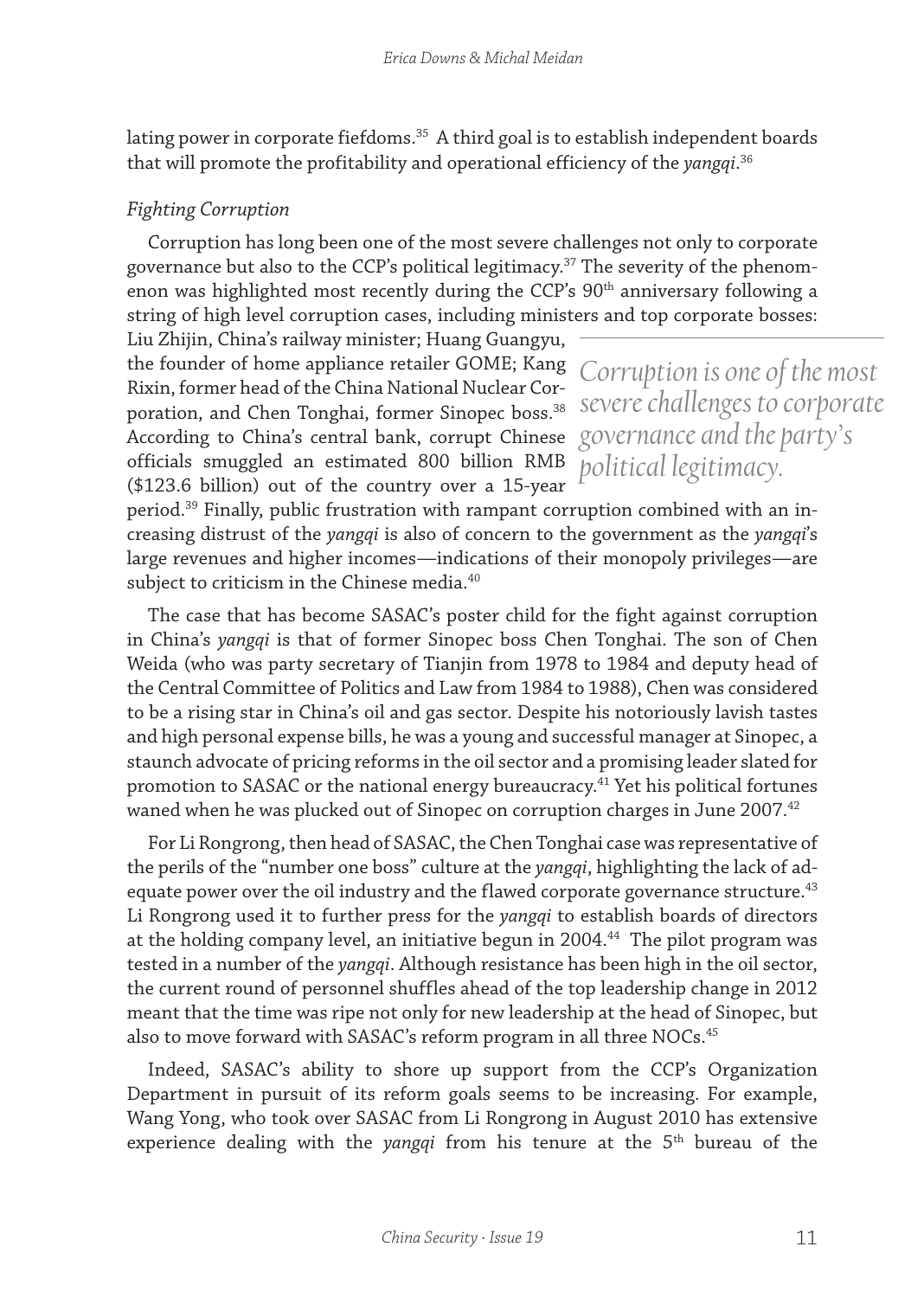Organization Department, where he oversaw appointments to the *yangqi*. 46 Wang Yong's party credentials, through his tenures at both the party's corruption watchdog

*SASAC's ability to shore up support from the Party's Organization Department seems to be increasing.*

and the Organization Department, strengthen his ability to gain the Party's support for moving ahead with SASAC's corporate governance reforms. While the Party's reluctance to surrender control over its corporate interests has represented a significant obstacle to corporate governance reforms, Wang Yong's personal connections and experience probably allow

him to reconcile CCP and SASAC objectives.<sup>47</sup> Second, SASAC's reform plan clearly supports China's goals for its Twelfth Five-Year Plan (FYP) for 2011-2015.

Indeed, as Beijing introduces its new FYP and looks to restructure its economy, the government aims to redistribute wealth from its corporate entities to households. Part of the reform includes increasing dividend payments from SOEs that would then be channeled into social welfare funds, thereby alleviating some of the burden that local governments bear.<sup>48</sup> Achieving these goals will require stronger government oversight, and better bookkeeping in the companies, which in turn is lending ballast to SASAC's goals.

#### *Curbing the power of the "number one boss"*

The oil executive reshuffle is also part of SASAC's efforts to curb the power of the "number one boss" of the *yangqi* by, first and foremost, preventing them from staying in one company for too long and breaking up their fiefdoms.49 A longer-term and more ambitious goal is to introduce a system of internal checks and balances within the company leadership by creating a board of directors in the holding companies and separating the roles of chairman and general manager.

The board of directors pilot program dates back to 2004 and aims to set up boards in the holding companies of the *yangqi*, gradually staff them with external managers and entrust them with greater authority for personnel, financial decisions and strategic orientation. The goal is to allow SASAC greater scrutiny of the "middle layer" between SASAC and the listed firm.<sup>50</sup> The program was kicked off with Baoshan Steel Company, in which the board of directors oversees the entire firm (including its holding company). The company then added two independent directors to its board, including one from Hong Kong and one from Singapore in 2006.51 By 2010, 30 *yangqi* had set up boards of directors.<sup>52</sup> However, the pace of reform may have been slower than anticipated since SASAC aimed for 30 *yangqi* by 2008.53

The Organization Department and the State Council support SASAC's goal of establishing boards of directors for CNOOC and Sinopec, distinct from the boards of directors of their internationally-listed subsidiaries, CNOOC Ltd. and Sinopec Corp.54 Indeed, on the day of Fu's nomination to head Sinopec, Wang Erchan, vice minister of the Organization Department, announced that Sinopec would establish a board of directors and separate the posts of chairman and president.<sup>55</sup> According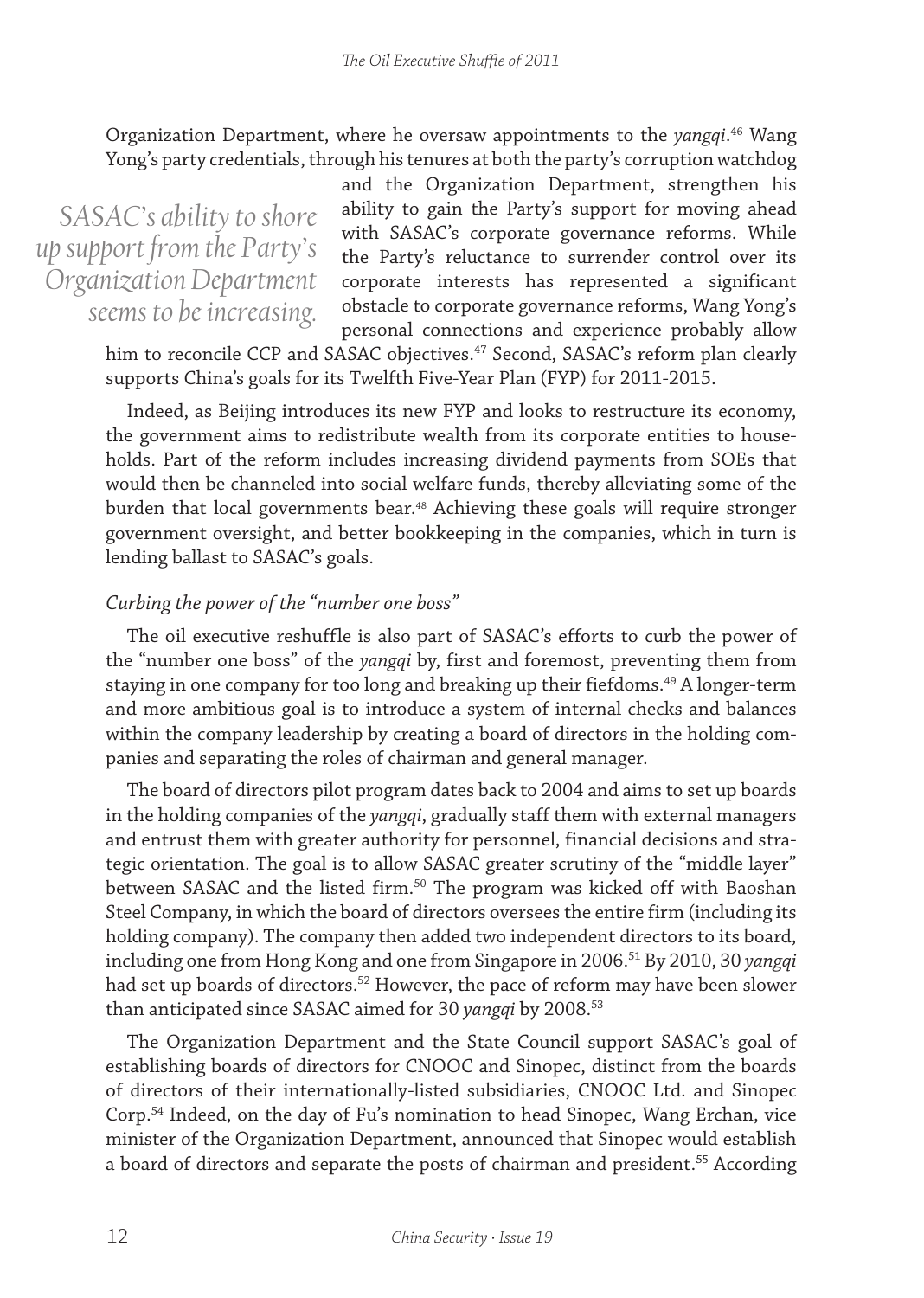to Wang, "this is the necessary requirement when the reform of a state-owned enterprise reaches a certain stage. After the board of directors is established, it will need to stick to the principle of democratic centrism. Major investment projects, major reform measures and the appointment and dismissal of important cadres will follow the principle of collective study and decision-making."56

Consequently, Sinopec and CNOOC established boards of directors and CNPC followed suit in November.<sup>57</sup> At each company, the top three positions are held by different individuals. Fu Chengyu, Wang Yilin and Jiang Jiemin hold the posts of chairman of the board and party secretary at Sinopec, CNOOC and CNPC, respectively. The position of general manager is held by Wang Tianpu at Sinopec, Yang Hua at CNOOC and Zhou Jiping at CNPC (even though the English translation of Yang Hua's position at CNOOC is President, the Chinese term, *zongjingli*, is the same as his peers).

This new division of labor among the top executives reflects the party-state's objective of creating an internal checks-and-balances system by having different individuals occupy different leadership positions. Prior to the establishment of the boards of directors at China's NOCs, the general manager wielded enormous decision-making power because he also served as party secretary. However, under the new leadership structure, it is the chairman of the board that concurrently holds the post of party secretary. The purpose of having the chairman of the board also serve as party secretary is intended to increase the authority of the board vis-à-vis the general manager.<sup>58</sup>

A separation of roles at the parent-level companies of China's NOCs began in August 2010 when Fu Chengyu stepped down as chief executive of CNOOC Ltd. Yang Hua, who was previously president and chief financial officer of CNOOC Ltd., stepped in to replace him.<sup>59</sup> Fu, however, retained his positions as general manager and party secretary of CNOOC and chairman of the board of CNOOC Ltd.

The establishment of boards of directors at Sinopec and CNOOC is an initial step towards SASAC's goal of more transparent and independent boards of directors with greater authority for managerial appointments and compensation. In some of the *yanqgi*, where the boards of directors are already well established, SASAC is contemplating transferring its decision-making powers to the board. But that is unlikely to happen in the NOCs anytime soon. For one, the entrenched interests in the oil sector run deep and resistance to the reform is staunch.<sup>60</sup> Significantly, the lack of scrutiny over the parent company allows the NOCs to shield unprofitable assets and minimize their impact on the productive assets, which are in the listed company.<sup>61</sup> What is more, while the CCP may acknowledge the need for more transparency in its *yangqi*, it remains reluctant to cede control over its strategic assets.<sup>62</sup> As the saying goes, the "three old" sources of power (the Party Committee, the employees representative Committee and the union) are resisting change from the "three new" (board of directors, the supervision committee, and the shareholders committee) powers that SASAC is trying to promote.<sup>63</sup>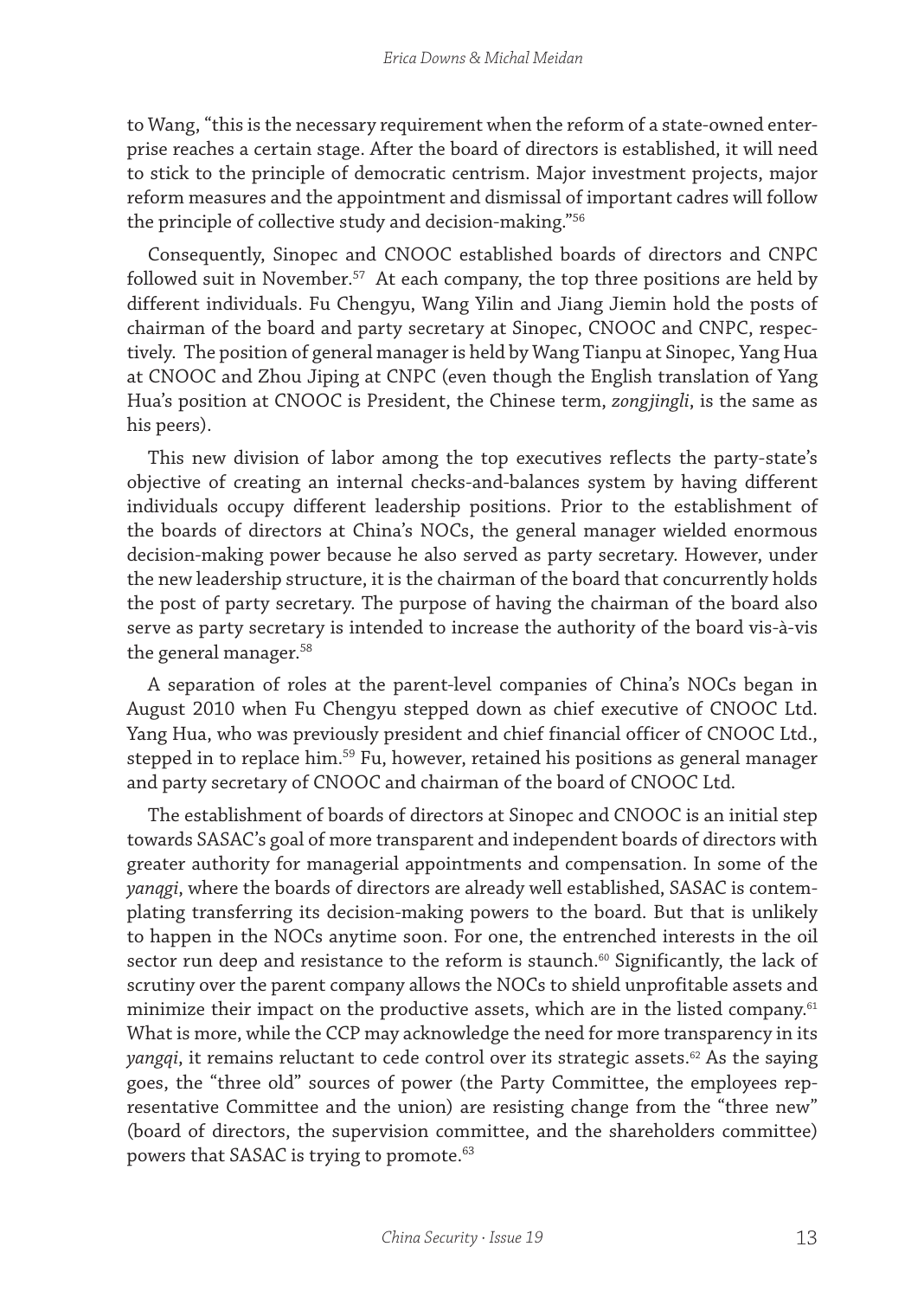For now, Fu, Wang and Jiang are the most important decision makers in these firms since they hold the position of party secretary and chairman. According to an anonymous source at SASAC, the hope is that the creation of a more professional board will help boost the *yangqi*'s profitability and performance by overseeing financial decisions and minimizing risk since the size and risk profile of the NOC's financial investments and overseas activities is increasing substantially.<sup>64</sup>

## *Hypothesis 4: The oil executive reshuffle occurred because the CCP intervenes in corporate structures in order to level the playing field in monopoly sectors.*

Finally, the oil executive reshuffle is a means to level the playing field in the oil industry. Rotating executives within an industry to manage competition between firms has been a standard practice of the CCP. One of the most prominent examples occurred in late 2004, when the Organization Department reshuffled the executives of China's "big three" telecommunications companies: China Mobile, China Unicom, and China Telecom.66 One of the motivations may have been to reign in excessive competition between the firms and protect their profitability. According to Edward Tian, then head of China Netcom, a fourth telecom firm, "[t]he competition was very furious. It's like three brothers fighting each other for no clear objective. The parents say: 'Let's change your seats. You will see each other from another angle. You had better behave yourselves from now on.'"67

Recent moves in the telecom industry may also shed light on the planned (or hoped) trajectory of the NOCs. In May 2010, the leadership positions at China Mobile were separated with Wang Jianzhou retaining the positions of party secretary and chairman of the board while Li Yue became chief executive of China Mobile. A month later, Xi Guohua, vice-minister of industry and information technology (MIIT) was parachuted into China Mobile to take over the position of party chief from Wang Jianzhou, who will remain chairman until his retirement.<sup>68</sup> Reports suggest that Xi who is already 60—the required retirement age for *yangqi* executives at vice-ministerial level—will be a temporary figure. He is expected to bolster China Mobile politically and give the company a leg up on its two rivals and help smooth over the transition while cleaning up the company.<sup>69</sup>

Similarly, the CCP's reshuffling of China's oil executives may have been partly aimed at enhancing the competitiveness of Sinopec with respect to its domestic peers by appointing Fu Chengyu as the new "number one boss." In 2010, Sinopec's internationally-listed subsidiary (Sinopec Corp.) did not perform nearly as well as those of CNOOC (CNOOC Ltd.) and CNPC (PetroChina).<sup>70</sup> Sinopec Corp.'s year-onyear growth net profit was 13.7 percent, far below the 41.5 percent increase posted by PetroChina and the 84.5 percent jump posted by CNOOC Ltd.<sup>71</sup> Sinopec Corp.'s poor performance is primarily due to the fact that it is China's largest refiner and thus the company hardest hit by state-set prices for diesel and gasoline. However, Sinopec Corp. and Sinopec have also struggled more than their domestic peers to maintain oil output at home and to grow production abroad.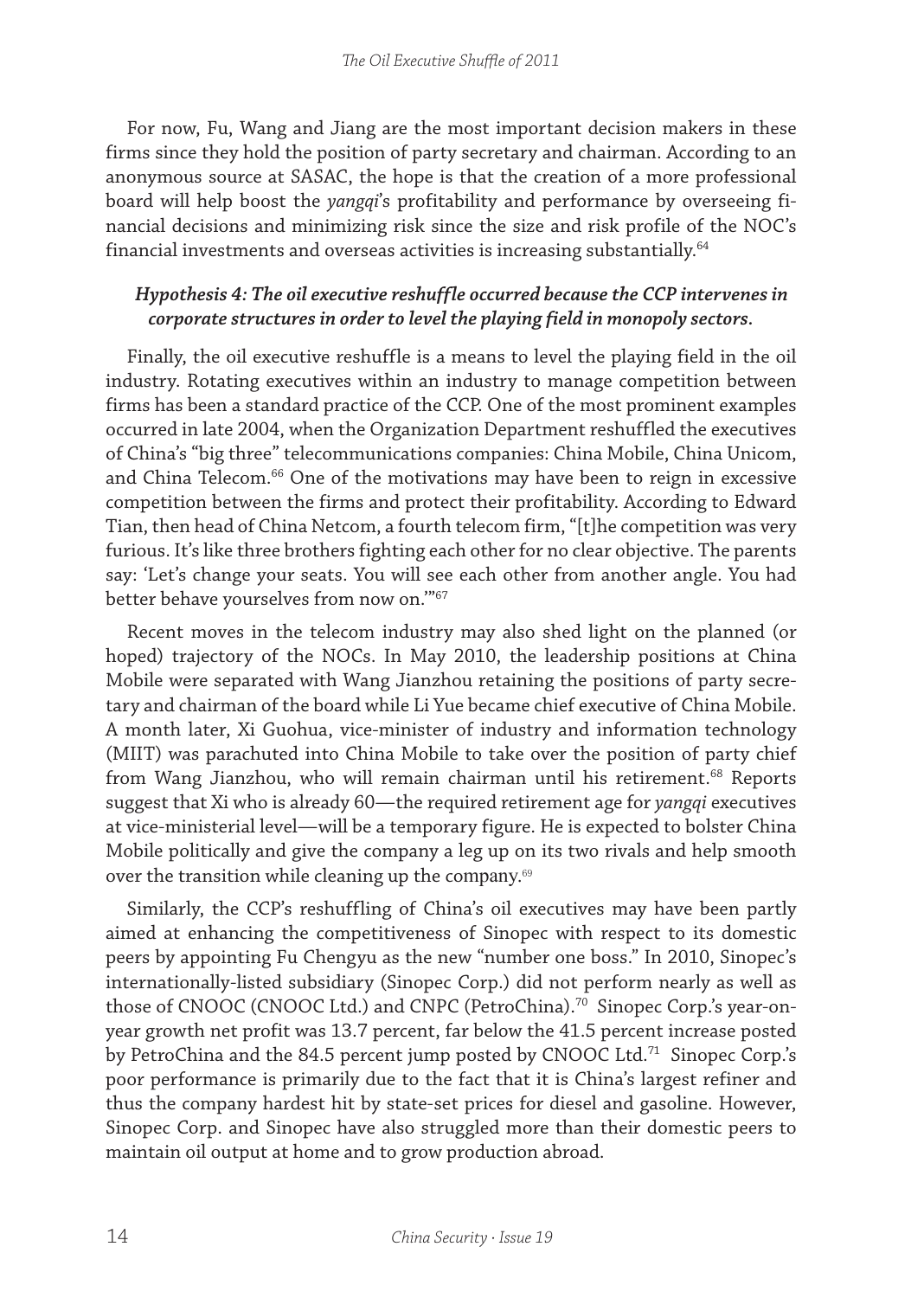Fu Chengyu's track record at CNOOC indicates that he has the skills and experience to help remedy Sinopec's weaknesses. First, Fu presided over a 237 percent increase in CNOOC Ltd.'s net oil and natural gas production increased between 2004 and 2010.72 Second, Fu's substantial international exposure is likely to bolster Sinopec's efforts to build its global exploration and production portfolio. Fu not only earned a graduate degree at the University of Southern California, but he also worked for Philips Petroleum. Moreover, he spent nearly 30 years at CNOOC, a company created for the explicit purpose of partnering with foreign companies to explore for oil and natural gas in China's offshore waters.

# **What Does the Reshuffle Tell us about Relations Between the CCP and the NOCs?**

In the absence of a full accounting from the Organization Department, we examined four hypotheses about why the oil executive reshuffle occurred: patronage, the revolving door between business and politics, corporate governance reforms and efforts to manage competition among China's three major NOCs. Of these, patronage and the role of major SOEs as a channel for elite recruitment in China best explain why the CCP promoted Su Shulin from general manager and party secretary of Sinopec to acting governor and deputy party secretary of Fujian Province. The party-state's intention to improve corporate governance at China's NOCs sheds some light on why the Organization Department moved Fu Chengyu from CNOOC to Sinopec and Wang Yilin from CNPC to CNOOC. The CCP may also have tapped Fu to lead Sinopec in a bid to enhance Sinopec's competitiveness vis-à-vis its domestic peers.

The multiple motivations behind China's oil executive reshuffle indicate that the relationship between the CCP, the Chinese government and China's NOCs is more complex than it may appear at first glance and that the balance of power within this relationship remains constantly in flux. China's NOCs have considerable influence over the government: their growing financial power combined with their technical knowhow and their political rank allows them to wield considerable power in energy policymaking and tilt the political agenda in their favor. Moreover, the NOCs tend to amalgamate corporate interests with national interests, thereby reinforcing the reason for government support of their agendas. Indeed, many *yangqi* CEOs strive to use their corporate careers as springboards into the national leadership by growing their companies in ways that advance the interests of the party-state and thus building their own personal political capital. As they rise through the ranks of the party-state, they perpetuate the patronage system and, in turn, help cultivate the next generation of political leaders from China's flagship firms.

In this context, some outside observers also viewed the oil boss switch as the latest example of the political clout of China's oil industry. To be sure, Su Shulin's move to Fujian illustrates how the CEOs of China's wealthy and powerful SOEs can use their companies to advance their political careers. But there is little evidence to suggest that Su's promotion—beyond an additional example of the importance of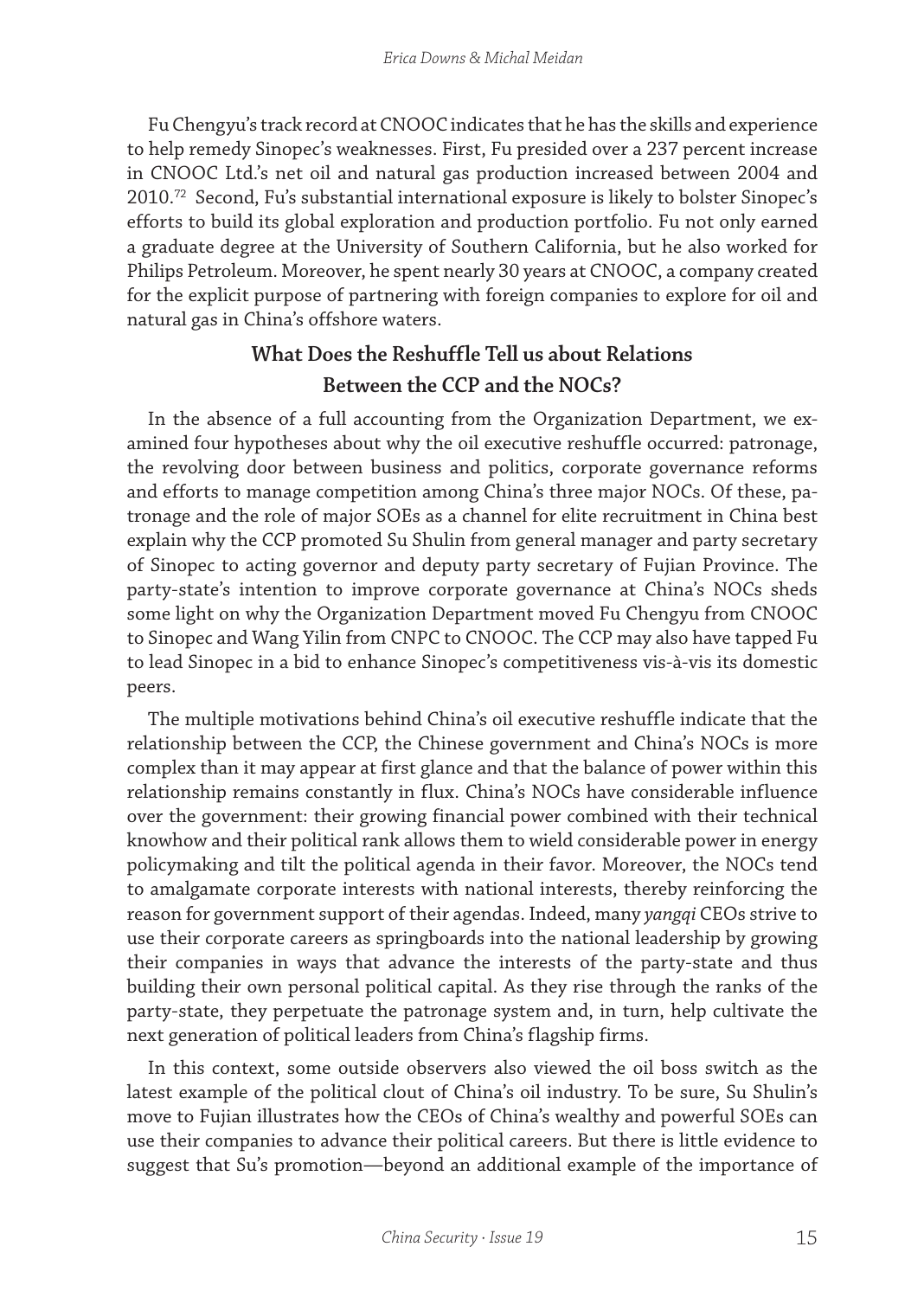patronage in the Chinese system—will give rise to the birth of a new interest group, or the revival of a petroleum faction in Chinese politics.

At the same time, the NOC's ability to partake in policy making comes at a price: they are bound to the CCP through deeply entrenched structural ties and must therefore remain subject to the CCP's goals. But when the NOCs prioritize corporate objectives over CCP goals—as they have in the past—and are seen to be steeping out of line, the CCP has several levers to rein them in. As revealed by the appointments of Fu to Sinopec and Wang to CNOOC, and the establishment of boards of directors at Sinopec, CNOOC and CNPC, the CCP still has levers to control its corporate giants and is seeking to curb the power of the "number one bosses" of some of China's largest firms even as it seeks to promote some of them to national leadership positions. Indeed, the establishment of boards of directors and the appointment of two different individuals to occupy the positions of chairman of the board/party secretary and general manager does not diminish the CCP's authority over the NOCs because the CCP determines who holds all three posts. In this latest round of tug-of-war between corporate interests and the party-state, the party-state is pulling rank.

\**The authors thank Bo Kong, Cheng Li and Barry Naughton for helpful comments and Meara Androphy for research assistance.*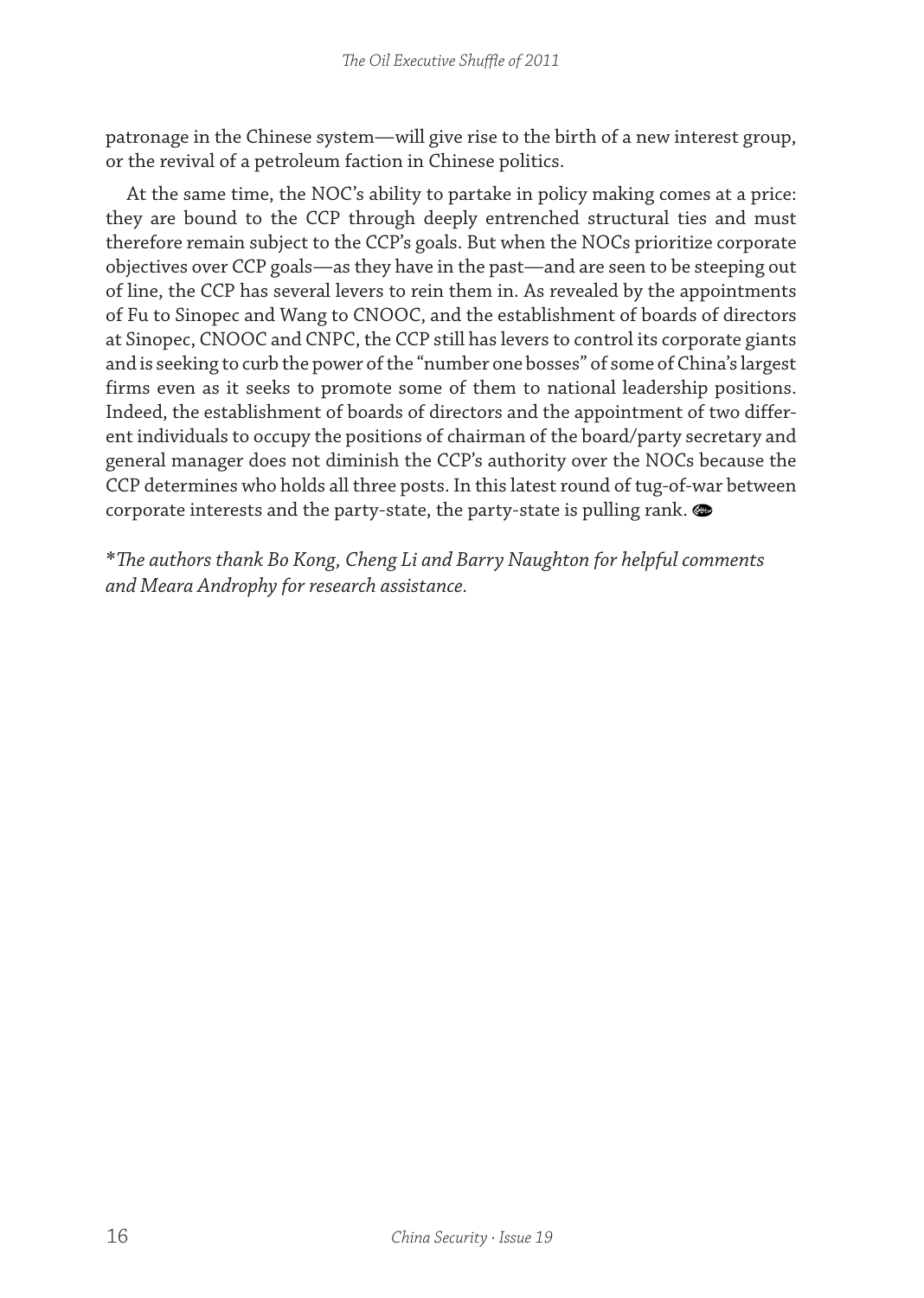#### **Notes**

 $^1$  Ye Shijie [叶石界], "Su Shulin Enters Fujian: Fujian's Heavy Industrialization Speeding Up [苏树林入闽:福建"重型化"或提速]," *21st Century Business Herald* [21世纪经济导报], April 6, 2011, http://www.21cbh.com/HTML/2011-4-7/2NMDAwMDIzMTA2NQ.html.

<sup>2</sup> "Fu Chengyu Lands in Sinopec, Wang Yilin Replaces CNOOC Chairman [傅成玉空降中石 化 王宜林接任中海油董事长]," *21st Century Business Herald* [21世纪经济导报], April 8, 2011, http://www.21cbh.com/HTML/2011-4-8/2OMDAwMDIzMTQ2OA.html.

<sup>3</sup> *Ibid.*

<sup>4</sup> Bo Kong, *China's International Petroleum Policy*, California: Praeger Security International, 2010.

<sup>5</sup> CNOOC, CNPC and Sinopec all hold vice-ministerial rank. Prior to the oil executive reshuffle in April 2011, the general managers of CNOOC (Fu Chengyu), CNPC (Jiang Jiemin) and Sinopec (Su Shulin) all held vice-ministerial rank. Jiang Jiemin and Su Shulin are alternate members of the Sixteenth CCP Central Committee, and Fu Chengyu is a member of the Central Commission of Discipline Inspection.

 $^6$   $\,$  "Central Enterprise Profit Rankings Released, Energy and Communications in Top 10 [央企利润排行榜公布 能源通讯企业居前十]," http://finance.sina.com.cn/ g/20100820/15558519614.shtml.

<sup>7</sup> For more on SASAC, see Barry Naughton, "SASAC Rising," *China Leadership Monitor*, No. 14 (2005); and Barry Naughton, "SASAC and Rising Corporate Power in China," *China Leadership Monitor*, No. 24 (2008).

<sup>8</sup> Barry Naughton, "Profiting the SASAC Way," *China Economic Quarterly*, No. 2 (2008), pp. 19- 26.

 $9$  State-owned Assets Supervision and Administration Commission, "Interim Measures on the Supervision and Administration of the Overseas State-owned Assets of Central Enterprises [ 中央企业境外国有资产监督管理暂行办法]," SASAC Order No. 26, June 24, 2011, http:// www.gov.cn/flfg/2011-06/24/content\_1891821.htm; State-owned Assets Supervision and Administration Commission, "Interim Measures on the Administration of the Overseas Stateowned Property Rights of Central Enterprises [中央企业境外国有产权管理暂行办法]," SASAC Order No. 27, June 24, 2011, http://www.gov.cn/flfg/2011-06/27/content\_1893993.htm. See also, Lan Xinzhen, "An Achilles Heel: State regulator tightens supervision over state overseas assets," *Beijing Review*, July 11, 2011, http://www.bjreview.com.cn/business/txt/2011-07/11/ content\_375535.htm.

<sup>10</sup> Richard McGregor, *The Party: The Secret World of China's Communist Rulers* (Harper Collins, 2010), p. 69.

<sup>11</sup> *Ibid*., pp. 72-73.

<sup>12</sup> McGregor, *The Party*, pp. 81-82; and John Garnaut, "Up against the great wall of China," *Sydney Morning Herald*, Nov. 21, 2009.

<sup>13</sup> This paragraph is based on Erica S. Downs, "Business Interest Groups in Chinese Politics: The Case of the Oil Companies," in Cheng Li, ed., *China's Changing Political Landscape: Prospects for Democracy* (Brookings Institution Press, 2008), p. 134.

 $^{14}$  "Zeng Qinghong falls into passivity, protégé defects to Wen Jiabao's NOC [曾庆红陷入被动 旧部投诚温家宝收编石油业]," *Mingjing* [明镜], Feb. 25, 2011, http://www.wenxuecity.com/ news/2011/02/25/1290382.html; Shizhi Guo, "The business development of China's National Oil Companies: The Government to Business Relationship in China," Rice University paper, March 2007, http://www.rice.edu/energy/publications/docs/NOCs/Papers/NOC\_Guo%20China.pdf Guo identifies Zeng Qinghong as CNOOC's patron within the top leadership and Zhou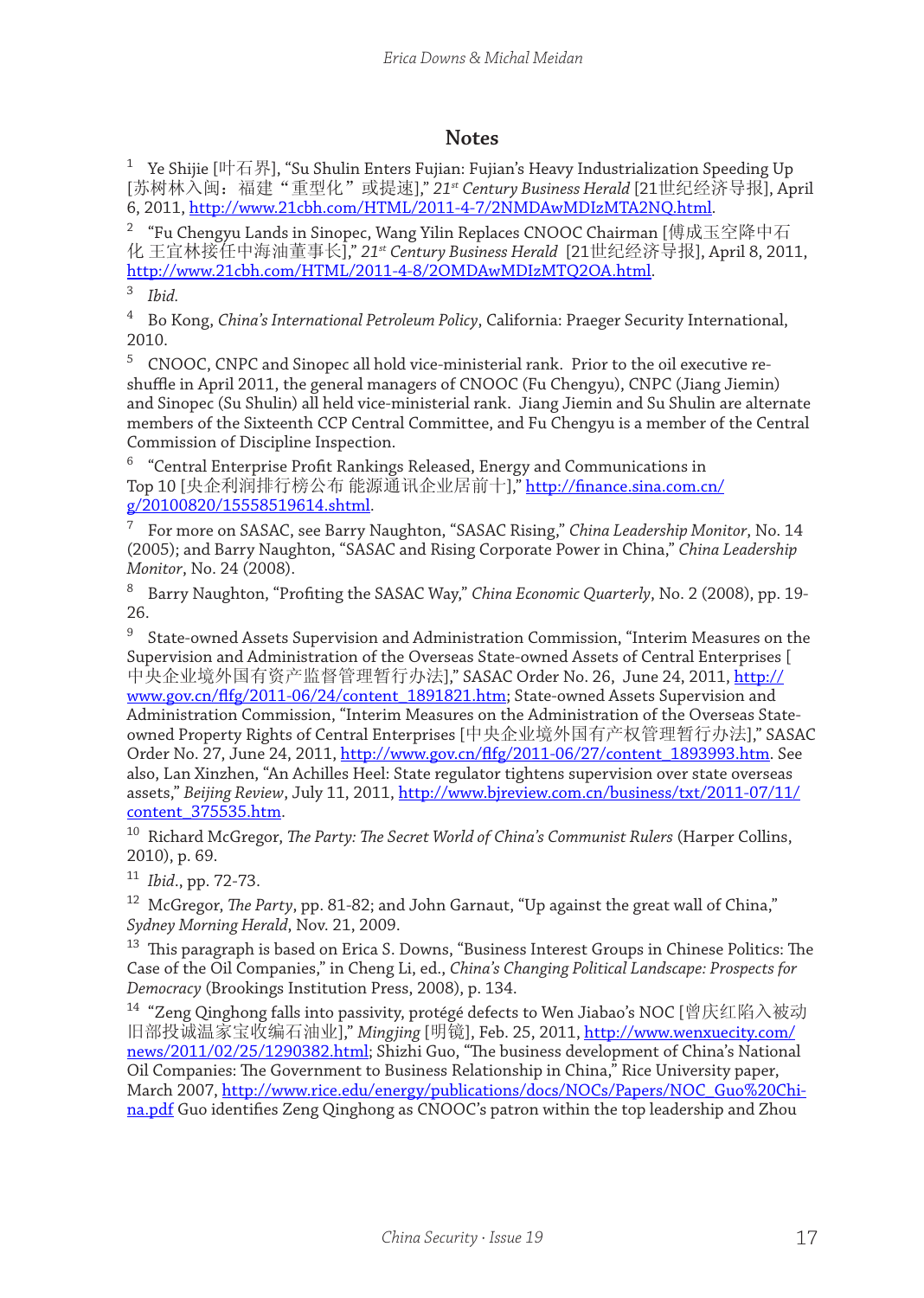Yongkang as CNPC's.

<sup>15</sup> Email correspondence from Alice Miller, June 29-30, 2011.

<sup>16</sup> Email correspondence from Alice Miller, June 29, 2011; and email correspondence from Cheng Li, Sept. 6, 2011.

<sup>17</sup> Interview, Beijing, April 20, 2007.

<sup>18</sup> Cheng Li, "China's Midterm Jockeying Gearing up for 2012 (Part 4: Top Leaders of Major State-Owned Enterprises)," *China Leadership Monitor*, No. 34 (2011); and Cheng Li, "The Rise of China's Yuppie Corps.: The Top CEOs to Watch," *China Leadership Monitor*, No. 14 (2005). Both articles are available at http://www.hoover.org/publications/china-leadership-monitor.

 $19$  Zhan Guoqi [詹国枢], "Why do the central enterprises produce high-ranking officials? [央 企为何出高官?]"; Zhan Guoqi [詹国枢], "The system dictates so as required for development [体制使然 发展需要]," *China Economic Weekly* [中国经济周刊], April 26, 2011, http://news. xinhuanet.com/fortune/2011-04/26/c\_121348981.htm; and "Many high-ranking officials at central enterprises become high-ranking officials in local government, media summary: young and highly educated [多央企高管出任地方高官 媒体总结:年纪轻、学历高]," *Nanfang Daily* [南方日报], April 4, 2011, http://ccnews.people.com.cn/GB/14313014.html.

<sup>20</sup> "Many high-ranking officials at central enterprises become high-ranking officials in local government," *Nanfang Daily.*

<sup>21</sup> Carol Chan, "Chinalco chief happy to mix it with the big boys; Xiao Yaqing says US\$14 billion stake in Rio Tinto just the start," *South China Morning Post*, May 12, 2008; and "Analysis – Chinalco seeks iron, Alcoa Alcan assets in Rio deal," *Reuters*, Feb. 1, 2008.

<sup>22</sup> "Provincial-level ministers born in the 60s break the rules, on average taking 21.3 years to reach deputy minister [60后省部级官员多破格提拔 平均用21.3年至副部]," *Yangcheng Wanbao*  [羊城晚报], April 25, 2011, http://news.xinhuanet.com/politics/2011-04/25/c\_121343869. htm; and Raymond Li, "Reshuffle puts '60s generation into spotlight; Su Shulin, in line to lead Fujian, joins set of young political stars," *South China Morning Post*, March 21, 2011.

<sup>23</sup> McGregor, *The Party*, pp. 82-83.

<sup>24</sup> *Ibid.*, p. 64.

25 Shirley Lam, "Mainland SOEs owe Hong Kong market transparency," *South China Morning Post*, June 30, 2007.

<sup>26</sup> Wang Huazhong, "Managers Bring New Skills to Govt," *China Daily*, April 7, 2011.

 $^{27}$  Zhao Jianfei [赵剑飞] and Yang Yue [杨悦], "Sinopec general manager Su Shulin again switches to a career as an official [中石化总经理苏树林再转仕途]," *New Century* [新世纪], April 11, 2011, http://finance.sina.com.cn/roll/20110411/00269664487.shtml; and

Xu Yihe, "Su sees people power as vital," *Upstream*, March 28, 2008.

<sup>28</sup> Leslie Hook, "Sinopec chief tipped for political post," *Financial Times*, March 22, 2011.

<sup>29</sup> David Hurd, "Industry Alert: Oil & Gas," Deutsche Bank Global Markets Research, May 31, 2011.

<sup>30</sup> Andrew Higgins, "China's oil giant runs up a scandalous booze bill," *Washington Post*, May 8, 2011.

<sup>31</sup> Wu Qing [吴清], "New System, New Development [中国石油石化]," *China Petroleum and Petrochemical* [新体制 新发展], No. 8 (2011), p. 26.

<sup>32</sup> Shirley Yam, "Corporate governance takes back seat in musical chairs," *South China Morning Post*, April 16, 2011.

<sup>33</sup> *Ibid.*; and "Confessions of a reluctant investor in mainland firms," *South China Morning Post*, May 28, 2011.

<sup>34</sup> "China Moves Top Bosses in Oil Sector," *The Wall Street Journal*, April 9, 2011.

<sup>35</sup> Deng Yao [邓瑶], "New breakthrough in central enterprise reform: three NOCs attempt to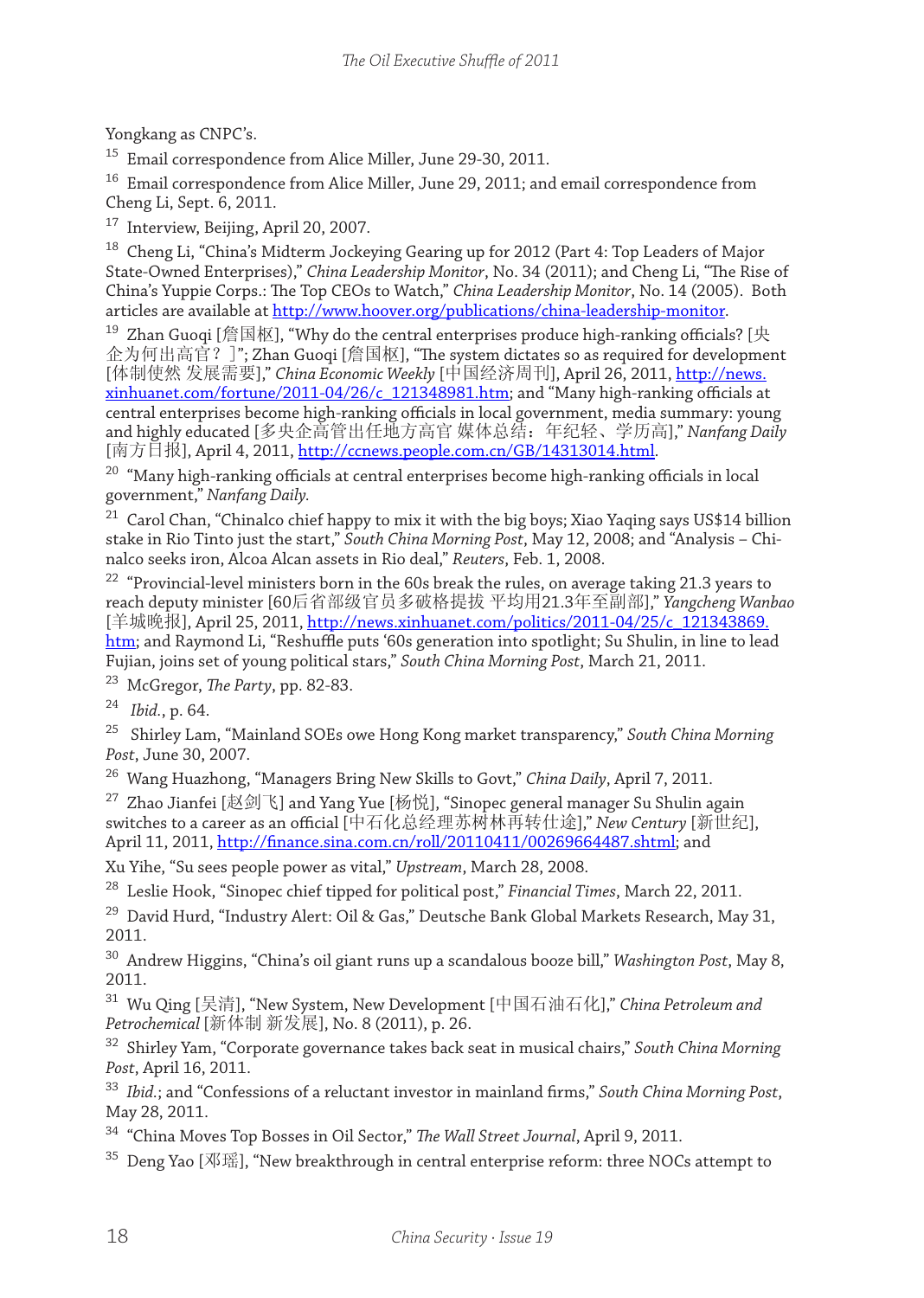reform Board of Directors [央企改革新突破:三大油企初设董事会]," *21st Century Business Herald* [21世纪经济报道], April 13, 2011; http://www.21cbh.com/HTML/2011-4-14/zNM-DAwMDIzMjQzNA.html.

<sup>36</sup> "Sinopec and CNOOC prepare to establish group Board of Directors [中石化中 海油筹建集团董事会]," *Xinjing Bao* [ 新京报], April 12, 2011, http://money.163. com/11/0412/02/71DG2P1B00253B0H.html.

<sup>37</sup> "Fighting graft a factor in Party's survival," *Shanghai Daily*, Jan. 14, 2010; "CPC discipline watchdog stresses collective decision-making to fight corruption," *Xinhua*, July 19, 2010; and Xie Yu, "Crimes rising among business elite: Report," *China Daily,* Jan. 7, 2010.

<sup>38</sup> "Chinese Communists, 90 years later, still fighting corruption," *CNN,* June 25, 2011. Some reports attribute Kang's downfall to espionage rather than corruption. Minnie Chan, "The enemies within: tales of greed," *South China Morning Post*, Sept. 4, 2011.

<sup>39</sup> Jamil Anderlini, "Corrupt officials took \$124bn out of China,"*Financial Times*, June 16, 2011, http://www.ft.com/cms/s/0/1af60a9c-9841-11e0-ae45-00144feab49a.html#axzz1Rqq6bZz4.

<sup>40</sup> Naughton, "SASAC and Rising Corporate Power in China"; "The salaries of senior managers at telecommunications firms are higher than the average for executives at centrally-administered enterprises [运营商高层薪水高于央企高管平均水平]," July 7, 2011, Sina, http://tech.sina. com.cn/t/2011-07-29/00215852319.shtml; and "The average annual salary of executives at centrally-administered firms is 600,000 Yuan, China Mobile's Wang Jianzhou's is highest [央 企高管年薪平均60万元 中国移动王建宙最高]," *Jinan Times* [济南时报]*,* Oct. 1, 2010, http://money.e23.cn/Content/2010-01-10/201011000048.html*.*

<sup>41</sup> McGregor, *The Party*, p. 64; Chen Wenxian, "Behind Chen Tonghai's resignation", July 9, 2007, *Xinhua China Oil, Gas & Petrochemicals*; and "Sinopec Five Vice Presidents to Retire," *China Chemical Reporter*, Feb. 26, 2005.

 $42$  Many observers doubted that corruption was the sole cause of his downfall and cited additional reasons including fighting the government too overtly on price reforms, failing to complete the Qingdao refinery on time and on budget, or simply falling prey to factional infighting between Hu Jintao's Communist Youth League faction and Jiang Zemin's Shanghai faction. Interview with oil industry analyst, Beijing, 2007; McGregor, *The Party,* p. 64; "Media ties top Sinopec resignation to flagship China oil project," *Platts Commodity News,* July 5, 2007; and Cary Huang, "The rising sons," *South China Morning Post*, April 18, 2010.

<sup>43</sup> "Three NOCs take turns switching leaders, the process of reorganizing China's petroleum system [三巨头轮番换帅 中国石油系统整体过渡]," *21st Century Business Herald* [21世纪经济 报道], April 13, 2011.

<sup>44</sup> "Li Rongrong distressed over Chen Tonghai case, central enterprises avoid 'number one bosses' abusing power [李荣融痛心陈同海案 央企将避免一把手滥用权力]," *China News Service* [中 国新闻网]*,* March 6, 2008.

<sup>45</sup> Deng Yao, "New breakthrough in central enterprise reform;" and Daniel Ren, "Reshuffle puts CNOOC chairman into top slot at oil refiner Sinopec," *South China Morning Post*, April 9, 2011.

 $^{46}$  "SASAC officials say Wang Yong is a soft hardliner, Li Rongrong goes to CPPCC [国资委干部 称王勇系温柔铁腕领导 李荣融将任职全国政协]," *China Business Journal* [中国经营], Aug. 24, 2010, http://finance.ifeng.com/news/people/20100824/2546512.shtml.

 $47\,$  Kang Yi [康怡] and Cheng Mingxia [程明霞], "Reorganization and clarification of the power boundaries of corporate committees, central enterprises experiment with 'taking risks' [党委 会董事会厘清权力边界 央企试点 "惊险一跳"]," *Economic Observer* [经济观察网], Feb. 13, 2009, http://www.eeo.com.cn/eeo/jjgcb/2009/02/16/129316.shtml.

<sup>48</sup> Naughton, "SASAC and Rising Corporate Power in China"; Yuan Yuan, "Fair Play and Fair Gain," *Beijing Review,* March 17, 2011; "Central enterprise compensation fact and fiction: CNOOC average salary 386,700 yuan [央企薪酬的浮云和真相:中海油员工均薪38.67万]," *Jinghua Shibao* [京华时报], May 10, 2011, http://www.china5e.com/blog/?uid-2012-action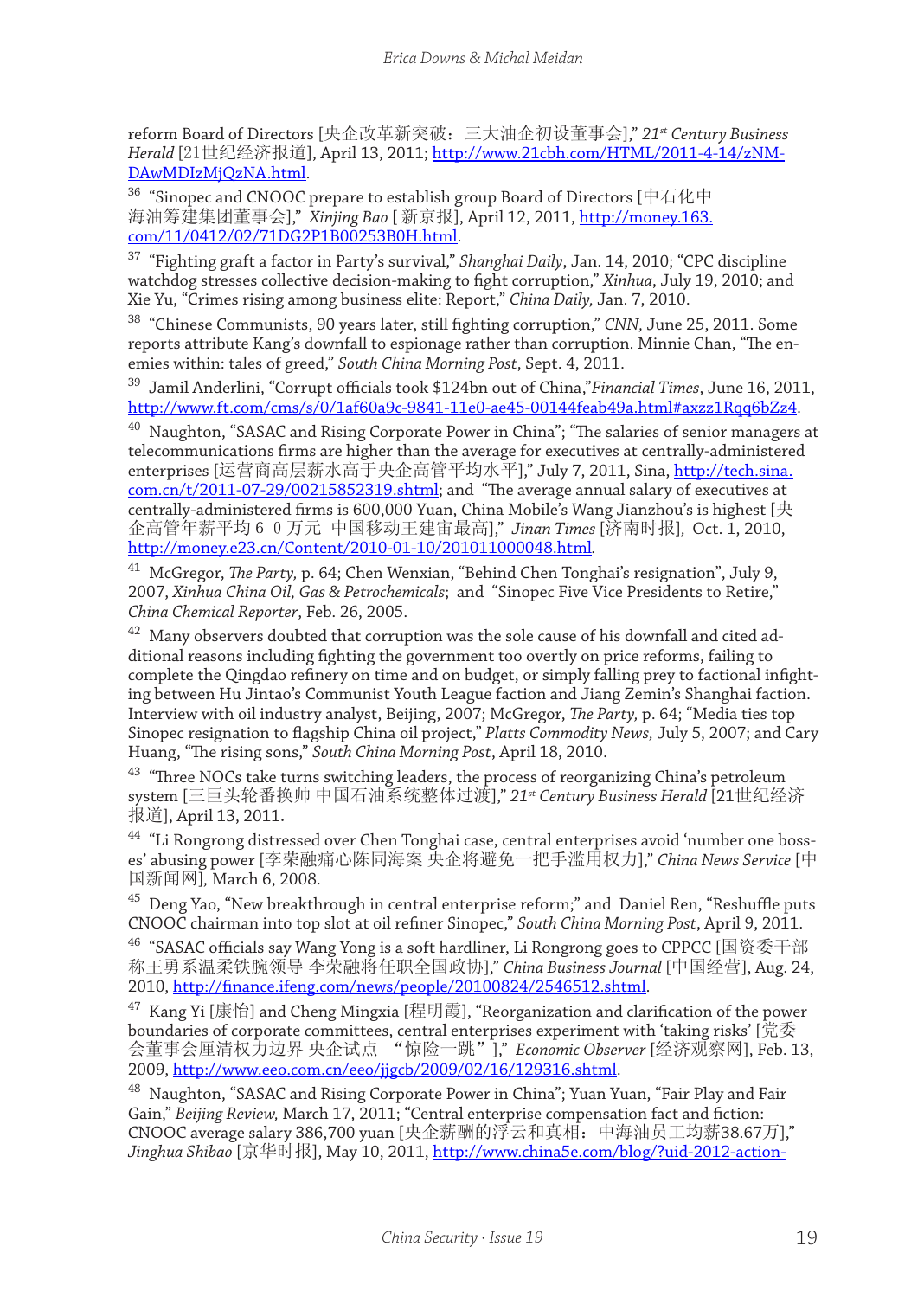viewspace-itemid-1522; and Deng Yao, "New breakthrough in central enterprise reform."

 $49$  Deng Yao, "New breakthrough in central enterprise reform"; and interviews with long time observers of the Chinese oil industry, Beijing, September 2011.<br><sup>50</sup> Email correspondence from Barry Naughton, Sept. 6, 2011.

Email correspondence from Barry Naughton, Sept. 6, 2011.

<sup>51</sup> Barry Naughton, "Top-Down Control: SASAC and the Persistence of State Ownership in China," Paper presented at the conference on "China and the World Economy," Leverhulme Centre for Research on Globalisation and Economic Policy (GEP), University of Nottingham, June 23, 2006.

<sup>52</sup> Kang Yi and Cheng Mingxia "Reorganization and clarification of the power boundaries of corporate committees, central enterprises experiment with 'taking risks'."

<sup>53</sup> Leila Fernandez-Stembridge and Jean-François Huchet, "What's Next for China's SOEs," *Far Eastern Economic Review*, June 2, 2006.

<sup>54</sup> "The Group-level Company Holds a Meeting of Leading Cadres to Announce the Organization Department's Decision [总公司召开干部大会宣布中央决定]," *CNOOC News Center*  [中国海油新闻中心], April 9, 2011, http://www.cnooc.com.cn/data/html/news/2011-04-09/ chinese/302025.html.

<sup>55</sup> "The Group-level company holds a meeting of leading cadres to announce the Organization Department's decision [集团公司召开领导干部会议宣布中央决定]," *Sinopec News* [ 中国石化新闻网], April 8, 2011, http://www.sinopecnews.com.cn/shnews/content/2011-04/08/content\_964522.htm; and "Sinopec and CNOOC prepare to establish group Board of Directors, chairman and general manager will be separate posts [中石化中海油筹建集 团董事会 董事长总经理分设]," *Beijing News* [新京报], April 12, 2011, http://news.cnfol. com/110412/101,1588,9664171,00.shtml.

<sup>56</sup> Yu Chunlai[喻春来], "Three NOCs' reshuffle top-level for future strategy and adjustment [ 石化三巨头高层大换班未来战略或调整]," *National Business Daily* [每日经济新闻], April 12, 2011, http://finance.sina.com.cn/roll/20110412/02409671158.shtml.

 $^{57}\,$  "Control of the three Chinese oil conglomorates broken up with their Board of Directors pitched against SASAC in the power struggle [三大油企一把手分权董事会与国资委将现博 弈],"博燃网, Nov. 14, 2011, http://www.china5e.com/show.php?contentid=198807; and "CNPC Fills New Chairman Post," International Oil Daily, Nov. 8, 2011.

58 "Three oil barrels' major reshuffle ['三桶油'大换班]," New Century-Caixin [新世纪-财新 网], April 11, 2011, http://www.zgjrw.com/News/2011411/home/525331235200.shtml.

<sup>59</sup> Leslie Hook, "CNOOC's Fu to step down as chief executive," *Financial Times*, Aug. 19, 2010.

 $60$  "Three NOCs reshuffle top-levels, chairman and general manager to be separate posts [三大] 石油公司高层大换班 董事长总经理分设]," *New Century* [新世], April 11, 2011, http://finance. sina.com.cn/roll/20110411/00269664495.shtml.

<sup>61</sup> Email correspondence from Barry Naughton, Sept. 6, 2011.

<sup>62</sup> Naughton, "Top-Down Control."

<sup>63</sup> Kang Yi and Cheng Mingxia, "Reorganization and clarification."

<sup>64</sup> "Three NOCs reshuffle top-levels."

<sup>65</sup> *Ibid.*

<sup>66</sup> "China to reshuffle telecom bosses – sources," *Reuters*, Oct. 29, 2004; and Guo Jian'er and Chen Zhiming, "China Mobile to have new manager," *China Daily*, Nov. 2, 2004.

<sup>67</sup> McGregor, *The Party*, p. 89.

<sup>68</sup> Simon Rabinovitch and Jamil Anderlini, "China Mobile changes party guard," *Financial Times,* July 1, 2011. It remains to be seen if he will assume the chairmanship or retain the sole position of party secretary after Wang's retirement. "Xi Guohua lands in China Mobile as 'number two boss' [奚国华空降中国移动 出任 '二把手']," *Ying Zhou Kan* [赢周刊], July 7, 2011, http://